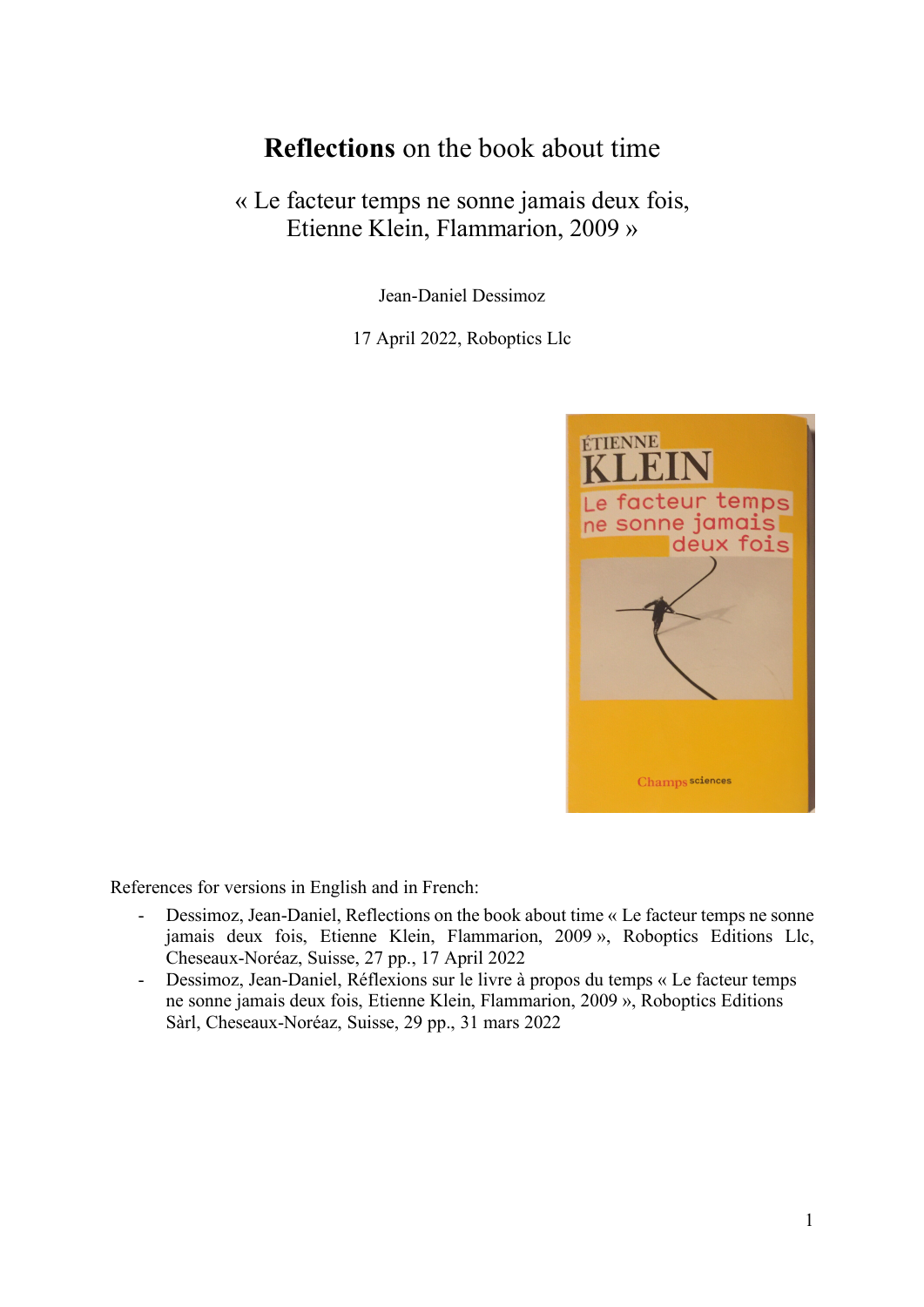# **By the same author:**

- www.cognition.roboptics.ch . « Cognition and Cognitics Cognition, natural and machine-based » website, last accessed 24 Febr. 2022.
- www.ai-ia.roboptics.ch . Site web « Cognition et Cognitique Cognition, naturelle ou basée sur la machine », last accessed 24 Febr. 2022.
- Jean-Daniel Dessimoz, « Cognition and Cognitics Definitions and Metrics for Cognitive Sciences, in Humans, and for Thinking Machines, 2nd edition, augmented, with considerations of life, through the prism "real – imaginary – values – collective". and some bubbles of wisdom for our time », Roboptics Editions llc, Cheseaux-Noreaz, Switzerland, 345 pp, March 2020. Electronic version: ISBN 978-2-9700629-4-3, Printed version: ISBN 978-2-9700629-3-6 , https://www.roboptics.ch/editions-english/ .
- Jean-Daniel Dessimoz, « Cognition et Cognitique Définitions et métrique pour les sciences cognitives, chez l'humain et pour les machines pensantes, 2ième édition de La Cognitique, augmentée, avec considérations sur la vie, à travers le prisme réel – imaginaire – valeurs – collectif, et quelques bulles de sagesse pour notre temps », Éditions Roboptics Sàrl, Cheseaux-Noréaz, Switzerland, 374 pp, March 2020. Version électronique : ISBN 978-2-9700629-6-7, Version imprimée: ISBN 978-2-9700629-2-9 , https://www.roboptics.ch/editions-francais/ .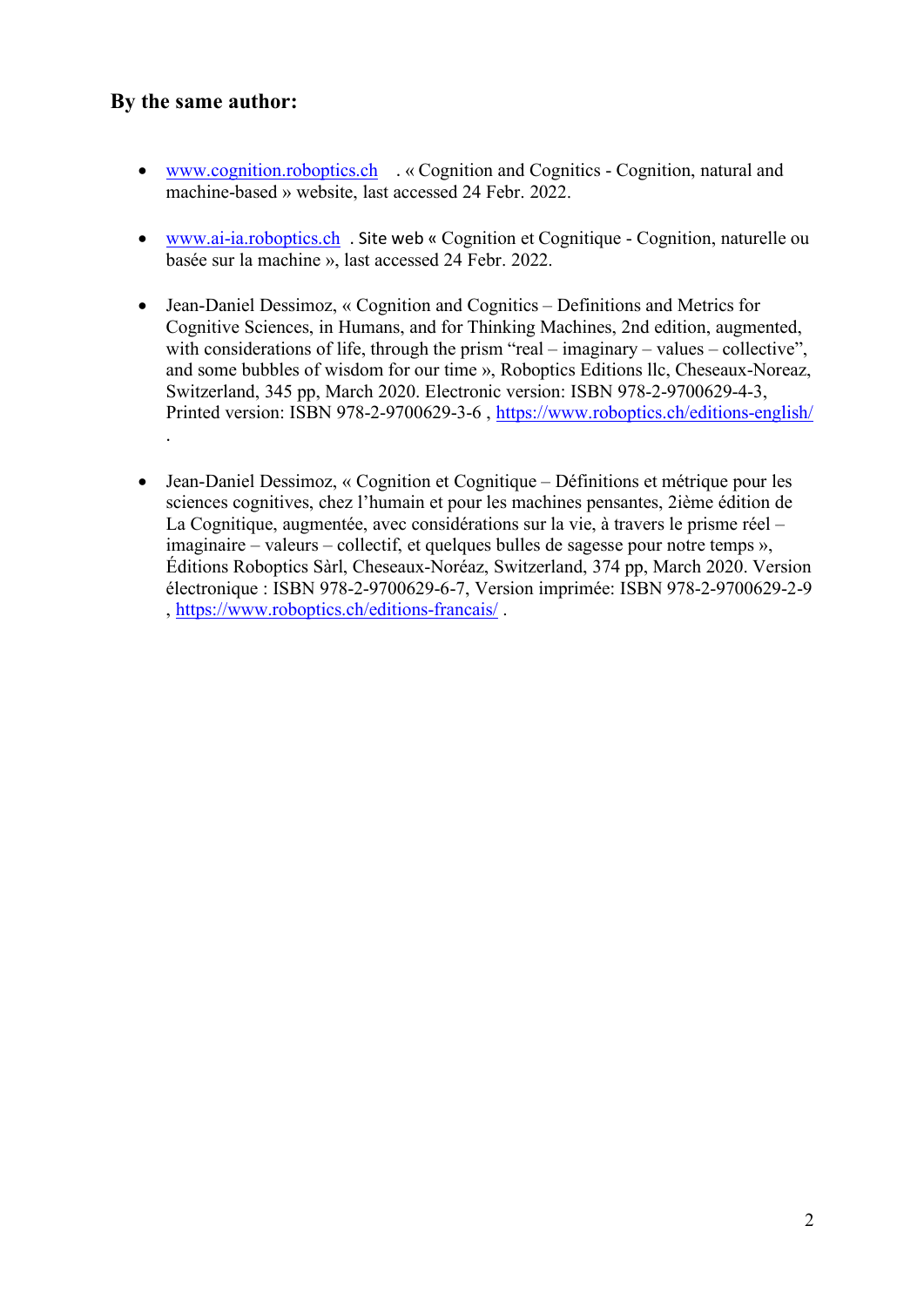# **Reflections** on the book about time

« Le facteur temps ne sonne jamais deux fois\* », by Etienne Klein, Champs Sciences, Flammarion, Paris, France, 2009.

Reflections on the book about time

\*"The time factor never rings twice" (in French, the word "facteur" has not only the meaning of "factor" but also that of "postman")

# Abbreviations

For convenience, we will use the following abbreviations:

EK: Etienne Klein.

- FT : EK's book. Le facteur temps ne sonne jamais deux fois (Etienne Klein, Éditions Flammarion)
- AIR : www.cognition.roboptics.ch . « Cognition and Cognitics Cognition, natural and machine-based » website, incl. references to CC2.
- CC2 : Jean-Daniel Dessimoz, « Cognition and Cognitics Definitions and Metrics for Cognitive Sciences, in Humans, and for Thinking Machines, 2nd edition, augmented, with considerations of life, through the prism "real – imaginary – values – collective". and some bubbles of wisdom for our time », Roboptics Editions llc, Cheseaux-Noreaz, Switzerland, 345 pp, March 2020. Electronic version: ISBN 978-2-9700629-4-3, Printed version: ISBN 978-2-9700629-3-6 , https://www.roboptics.ch/editions-english/ .
- MCS : MCS (Model for Cognitive Sciences) Cognition Theory (re. notably Appendix A, AIR, or CC2)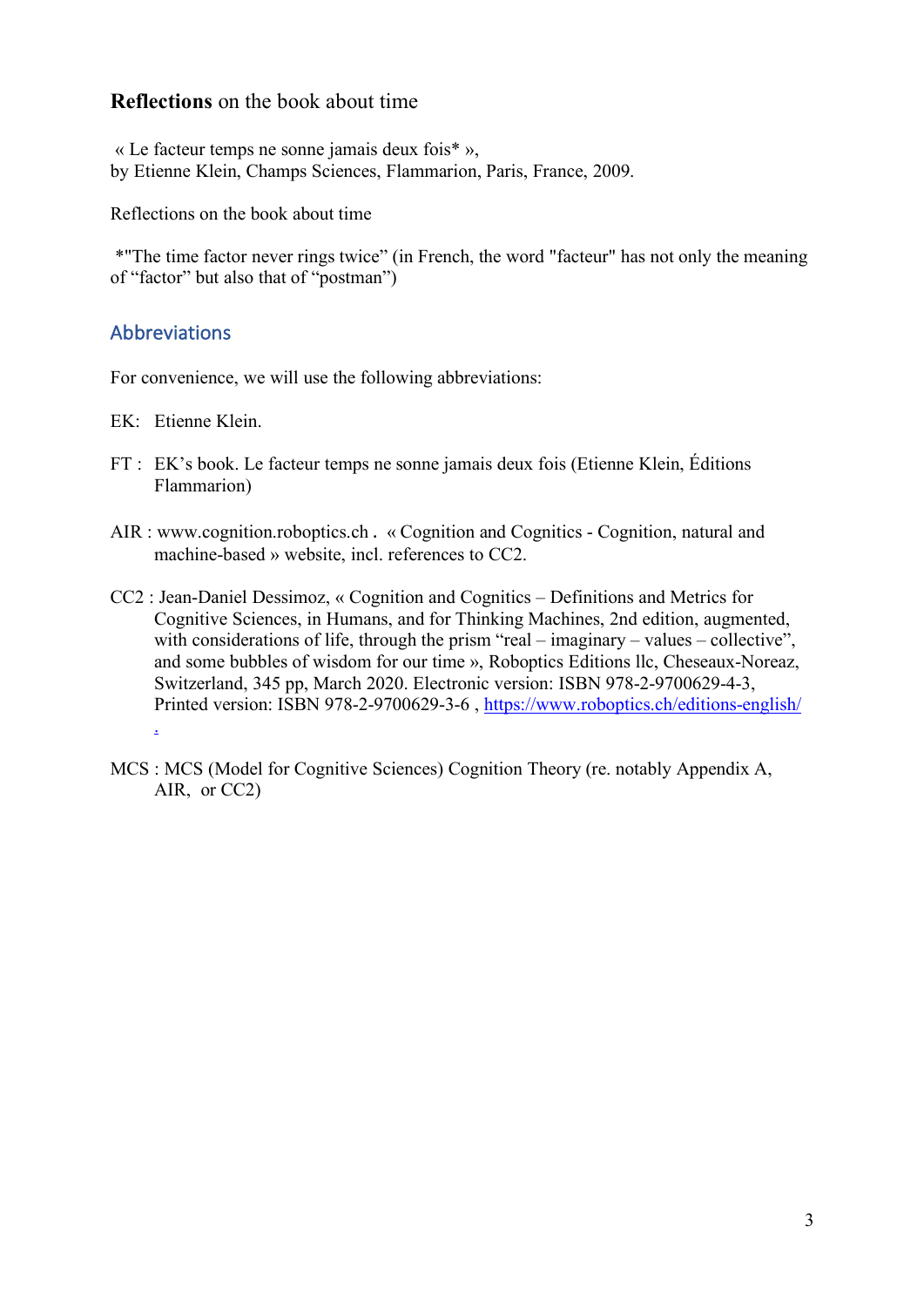# Preambule

### N1: A few lines about the book.

The book FT<sup>1</sup> by Etienne Klein (EK) is interesting because of the synthesis he proposes of multiple opinions of scientists, philosophers or artists, all related to time. In addition to the choice of sources, and the related bibliographical references, he adopts a unifying point of view without really wanting to take sides, it seems.

#### N2: References to my own view of time

I propose to comment on the elements of EK's book in several ways. Sometimes I express my disagreement; other times I agree, whether it has already inspired me in the past, or on the contrary that I discover it in the book and that it confirms or reinforces my convictions; and finally, sometimes my comments aim at enriching the reflection on contextual points. And as a preliminary, I think it is useful to express my own opinion on time, and in a more fundamental way, on any modeling (definition, conceptualization). Here are three ways to access it: a web site (AIR), a book (CC2), or the few paragraphs in appendix A.

#### N3: Organization of the document

In the main section, I propose to organize the reflections that EK's book inspires in the order of pagination of his FT book. Nevertheless, I do so after having read this book in its entirety, and my reflections follow a logic that should now be optimal for a future reading of these reflections. There is also elsewhere an appendix B which gives an account of the "raw" notes taken during the first reading, as well as multiple extracts from the book, taken temporarily to facilitate the work. Appendix C concludes this book with a detailed table of contents.

# **Reflections**

The reflections follow each other in an order similar to the themes treated by the book. They are numbered, and the title includes in brackets the pagination and sometimes the chapter number of the corresponding theme in the FT book.

#### R1 (P7-19) – Nature of time

Etienne Klein presents time essentially as an element of the *real*, in his opinion and in the opinion of many other thinkers he quotes. It is already his first words: "Strange thing, really, that time..."; the thing, in Latin, is res (-rei), that is to say the very root of the word "real"; it is also "a particular substance" as Etienne Klein formulates it on p. 32. Other opinions are also reported which, although in the minority, seem to me preferable, as for example at the end of page 19: "... to deprive [time] of any intrinsic reality", or from Wittgenstein on p.33: "... time is not a material...", from Leibniz on p.35 ...neither space nor time have any real existence outside the objects they allow to be connected..."; or again from Lucretius on p. 39: "...time does not exist by itself... from the movement of things and their peaceful rest". As for me, I find it useful to consider that time is only an idea, in the strict sense of permanence, and in the broad sense of duality "permanence and change" (the latter specifically characterized by speed, that is to say the opposite of time in the strict sense); time

<sup>&</sup>lt;sup>1</sup> Le facteur temps ne sonne jamais deux fois\*, champs sciences, no 942, Flammarion, 2009, 270 pp. ; \*"The time factor never rings twice" (in French, the word "facteur" has not only the meaning of "factor" but also that of "postman")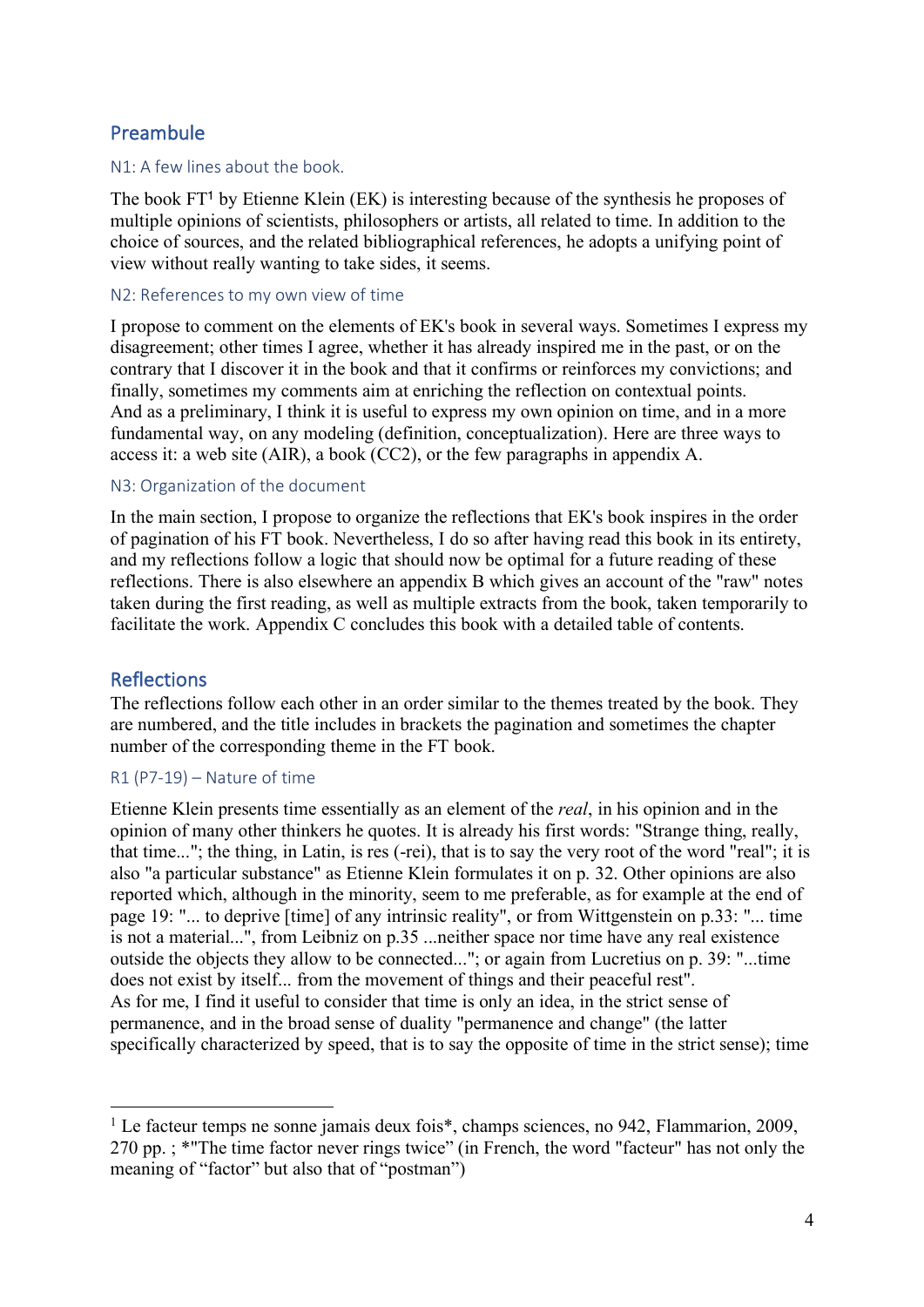is only a concept pertaining to the *imaginary* (cf., in brief, *A10. Time, a.k.a. permanence and change, and in more developed form, the site AIR or the book CC2*).

In this *imaginary* world, it is an understatement to say that any law is arbitrary, since nothing exists... And even if, like scientists, we propose to model the *real*, we will only be able to do so in an infinitesimal way, with a very real infrastructure to support this imaginary world, and thus an infrastructure necessarily limited by physical laws (cf. capacities of the brain, of computers, etc.). Therefore :

- it is necessary to focus on one goal at a time, and to bring to the specific model corresponding to it only the necessary minimum of relevant elements, notably coming from the real;
- and it must also be admitted that, for different goals, and even for identical goals, it is quite possible that different models can, at the same time, prove to be respectively valid.

(re., in short, *A7. The imaginary is notably the world of symbols, words, images and theories; even when it aims at representing the real*; and in more developed form, the *AIR* site or the *CC2* book).

# R2 (P21-22) – About analogies and the flow of a river

In his book FT, Etienne Klein presents a river metaphor to explain the flow of time. Time would be the water of the river, and the riverbed a mysterious "off-time"?

In general, I agree with EK's approach in his FT book, which consists both in relying on analogies and in calling for caution in their interpretation (in short, this point would be similar to *A8 - The Challenge of Definition*, and, in a more developed form, would also be found in the *CC2* book).

Nevertheless, in my opinion, the definition of time does not require an analogy here, but rather the direct observation of the real.

In particular, the real includes bridges over rivers. And everyone can understand the notion of "time passing" by the evidence of "water flowing under these bridges". In my opinion, it is the static character of the bridge that can establish the notion of permanence, in complementarity to the flow of water which is a matter of change. Thus, time in the strict sense describes permanence, and since permanence is evaluated by changes, time in the broad sense corresponds to the duality of permanence and change (in short, see *A10. Time, a.k.a. permanence and change* and in more developed form, the *AIR* site or the *CC2* book).

# R3 (P22) – Not moving, sitting in one's boat, and yet knowing that one is mobile

Etienne Klein continues his river metaphor by changing the perspective, taking the observer, who was initially static on the bank, into a boat now gliding on the river. This subject gives rise to two very different reflections for me. The first is fundamental, and erases part of the difference that we generally imagine between subject and object; and the second is linked to an aspect of time concerning the relationship between two entities.

The observer of the boat, the subject in our case, like any cognitive agent observes the real and discovers regularities in it. It is a question of consciousness and acquisition of knowledge. A priori, the real is here the object that we observe. But progressively, the observer discovers also in this object, in his environment, elements that he ends up identifying as constituting himself, as for example his shadow, his hands or his own nose! In this sense, the subject is just an object like any other. (cf. A11. Comparison by marked masses, AIR or CC2). To return to the boat, the observer, even when the boat is carrying him, has fundamentally the same understanding of the real, and thus of the motionless banks and the passing of time, as when he is standing on the bank, or leaning over a bridge. With the collective development of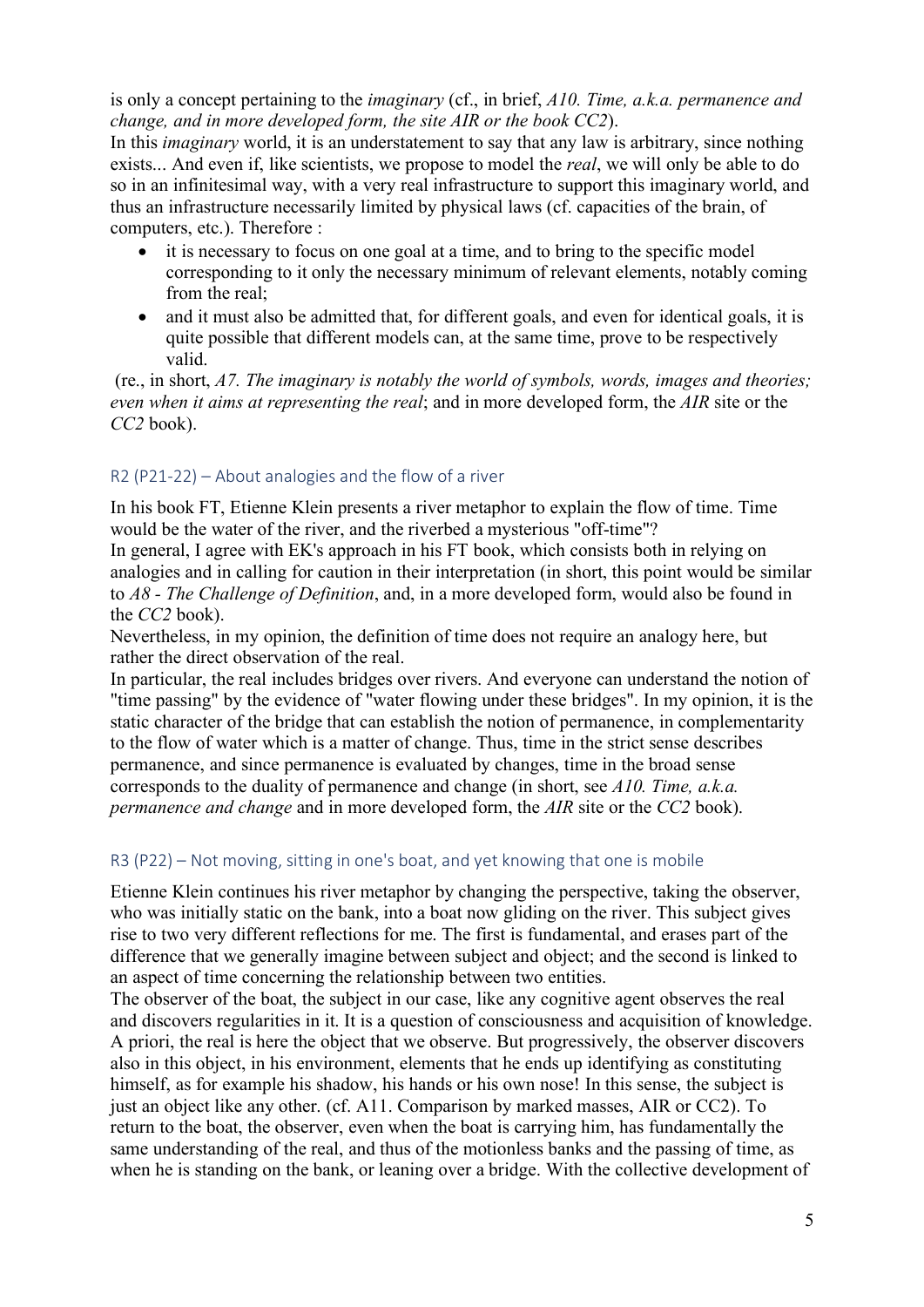knowledge of the real world, and according to practical needs, attention has thus been fixed on a reference point situated on an increasingly large scale: on the boat, on the banks or on the bridge, on an Earth (flat or round), on the Sun, or even on a more global scale. Time is thus first of all the duality permanence-change which seems to characterize the real, as illustrated in particular in the Greek mythology respectively by the deities Aeon and Chronos. In this respect, Greek mythology has also given us Kairos, a third deity in some way linked to time! If Kairos is in the boat, the observer, who is now placed on the bridge over the river, must be attentive to grab Kairos by the hair as he passes. Basically, this expresses not only the idea that the coincidence of multiple changes (here, the passage of the boat, and the action of the observer) is not self-evident, but more importantly that this coincidence must take place in the present, where all the real is! In fact, the real is by nature in the instant, in the present... and therefore the real does not pass but nevertheless it can change and thus the possibility of a coincidence, of the materialization of a threat or an opportunity often remains fleeting.

#### R4 (P26) – EK's nuances between "arrow" and "course" of time

In his book FT, Etienne Klein articulates his vision of time in two very distinct main parts, which he designates respectively by his terms "course" of time and "arrow" of time. This distinction was at first difficult for me to understand, and it was only after having read more than half of the book that I felt the need to reread the first pages in order to understand the meaning according to EK .

It seems to me useful for a good understanding of these two notions proposed by EK, the course and the arrow, to distinguish between the real and the imaginary, as well as to see time as a duality of permanence and change, as I summarize it for example in Appendix A. In short, experience shows us on the one hand that the real changes (for example, the water flows), hence the notion of "course" in EK, and on the other hand that this change in the real is oriented (the water flows downwards), hence the notion of "arrow" in EK. This is evidence, or in other words it is axiomatic.

The possible confusion comes from the passage to the imaginary. Firstly, whereas the real, simply, "is", the notion of time belongs to the imaginary. And secondly, the "laws" that are apparently unavoidable in the real, do not apply by themselves in the imaginary.

Thus the imaginary allows us to create the notion of time, as well as to fantasize pseudo-real, scenarios of the past and the future; the imaginary also offers the possibility to the observer to move freely, without much delay, towards arbitrarily distant dates, as for example at "distances" amounting to billions of years, towards the past, for the date of the big bang; or towards the future, for the deadline of the extinction of the Sun.

In our present society, the imaginary has taken on such importance that it becomes necessary to recall that the real remains infinitely different from the image that one gives of it. In particular, the real, even if it changes, is entirely in the moment, whereas in the imaginary that occupies us, such as EK presents it to us, the real could in principle be represented at an arbitrary date, and even more, as a sequence along a "time line", like a film that one would unroll or rewind. The real can thus give the impression of having a course. And this brings us to the second point, the direction of evolution that this course would have. It is necessary to remember that, contrary to the imaginary where freedom is total, where if laws are to be respected, they are the only laws that one gives oneself, in an arbitrary way, revisable at will, the real is constrained by a certain irreversibility; the real changes only in one direction, according to an "arrow", let's say from the past to the future, to correspond well to our experience: this is how things appear to us; or again, in a language typical of experienced physicists, "everything happens as if the real followed such a law"; this implies in their models an increase of entropy and corresponds to the second principle of thermodynamics.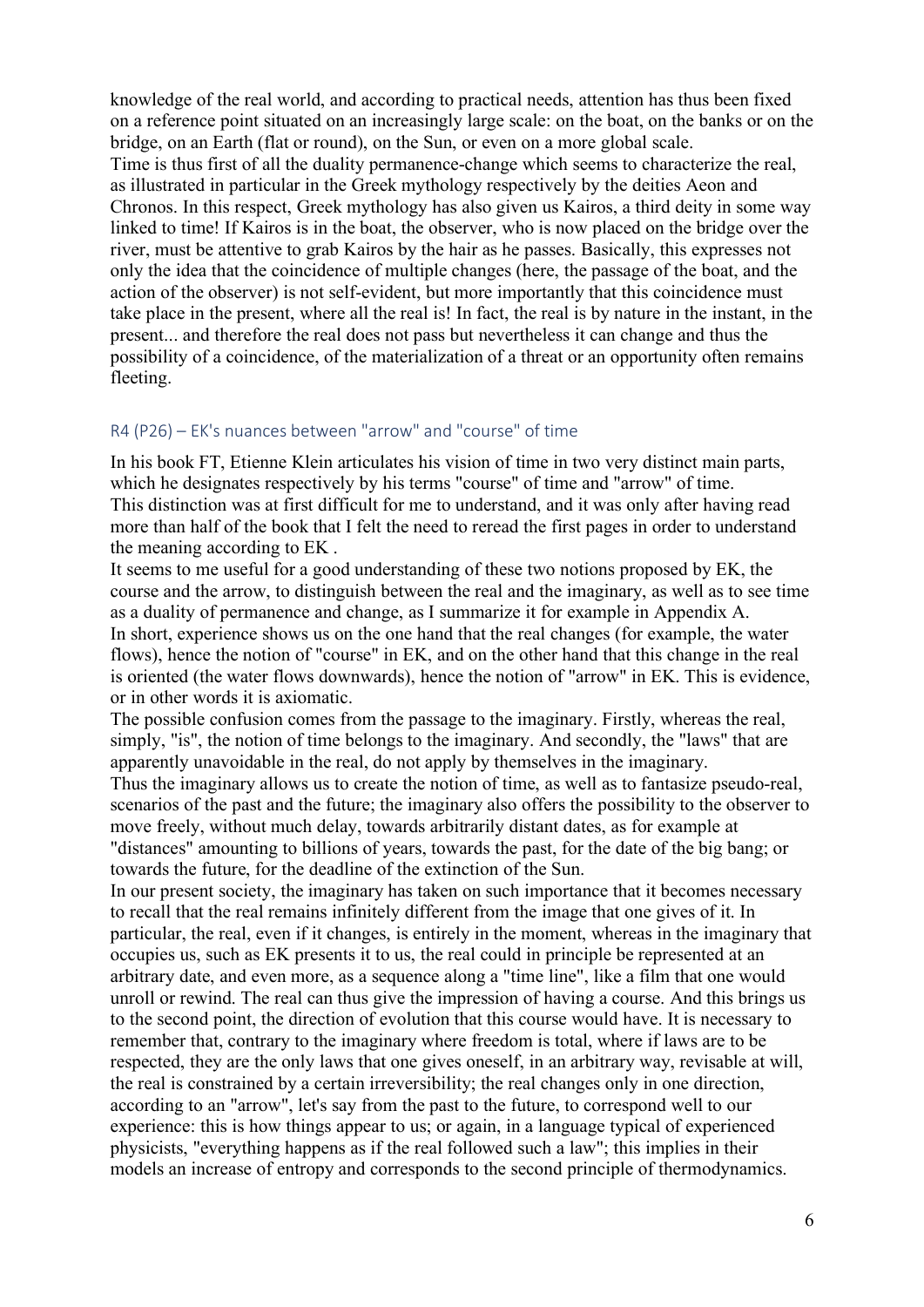#### R5 (P26) – The direction of time flow

In its context, Etienne Klein's question on page 26 "What makes time flow?" is absurd (cf. *R1- Nature of time*).

Nevertheless, the more general question of the "direction of time" deserves to be addressed. If we remain in the imaginary world, it is of only secondary interest. In itself, the imaginary world does not exist, and in that world any law is arbitrary. The law that we adopt for our discussion, as for any scientist, is to define as faithfully as possible what the observation of real teaches us, to the point of being able to predict its evolution.

The first interest must therefore be in the real, which exists, which underlies the imaginary, and which is the object of our scientific approach. Let us replace the question "What makes time pass?" by "What makes the real change?" The meaning of time will thus simply reflect the generally accepted postulate that entropy can only increase as long as it has not reached its maximum, that is, as long as a certain order remains.

The second principle of thermodynamics summarizes the experience that we all have of the real, when transformations occur; we observe innumerable irreversible processes, and these go spontaneously and inexorably in the direction of an increase in entropy; for example, as EK says as well in substance, the contact between a hot body and a cold body necessarily leads to an equilibrium where the temperature of the two bodies becomes equal. Strictly speaking, time characterizes permanence, and thus implicitly equilibrium, a certain immobility, and thus the notion of "direction" of time is not applicable here. In a broader way, time also refers to the phenomenon of change, and then the second principle of thermodynamics, which effectively imposes an irreversible sequence order, in the changes that occur, implicitly defines a direction that the concept of time must respect when it aims to correspond to the changes of the real.

#### R6 (P26-27) – Disagreement about moving in space-time

Etienne Klein considers that the passage of time would result from our movement in spacetime.

It does not make sense to say that an element of the real can move in a model, by nature imaginary.

Generally speaking, the real is; the real is everything. It is notably us, who circulate... On the other hand space-time is a model, which belongs to the imaginary. And the imaginary is not (at most, it is the cognitive agent who imagines, it is him who has a certain reality)! One can draw an apple, but eating the drawing of this apple does not nourish.

In the particular case, the correspondence between the real and the imaginary, as far as space is concerned, is quite immediate; we can draw a system of axes in the corner of a room and from then on we can move at least a few meters with the evidence of a perfect coherence between movements in the real and movements in the imaginary.

Mathematically, that is to say in a model of the imaginary, one can define a space of dimension 4 instead of 3 without great difficulty, and move there with the same ease.

But in the real, the dimension of time is not. If one can take a step in the real in terms of a change of position, on the other hand, a step in terms of a change of time is a nonsense, because the real by nature is in the instant, in the present; time, with a past and a future, is a purely imaginary concept.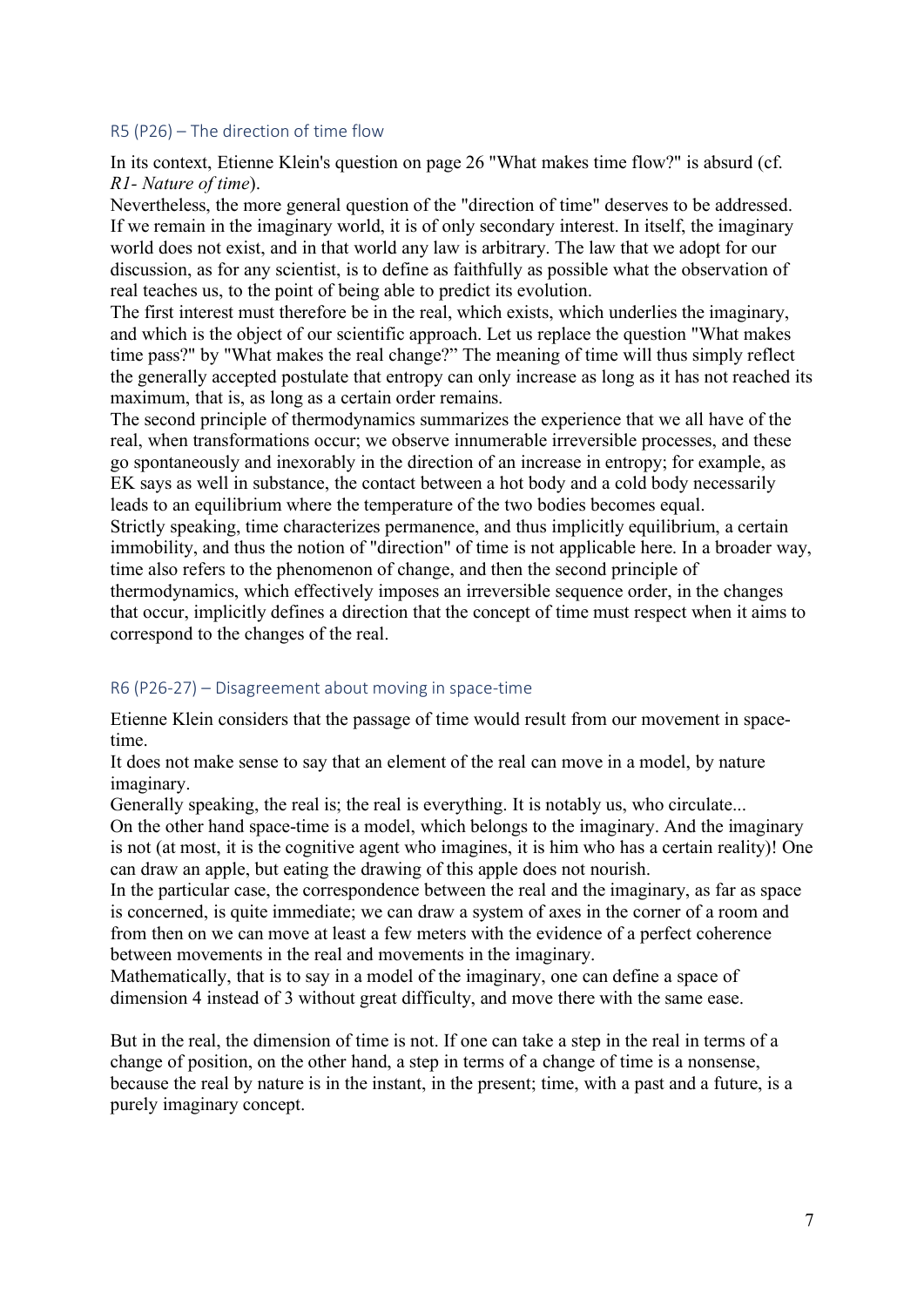# R7 (P29-32) – About causality

Causality is a logical link between the origin of a change (the cause) and what this change produces (the effect).

Thus, the notion of causality overlaps with that of time by their common reference to change, hence similar difficulties arise, depending on whether we observe these notions in the context of the real or the imaginary world.

The definition given by Google for the word cause<sup>2</sup> is for me luminous: "That which produces something; reason or origin of something". Several aspects are fundamental:

- Without causality, one could not produce. It is a matter of evidence.
- The cause as a reason is a matter of the imaginary.
- The cause as origin appears here to concern the real.

EK reports Kant's views on p.29, concerning successions, which he distinguishes between objective and subjective. Different from subjective succession, which belongs to the imaginary, the important thing here is *objective* succession, which relates to the real. Like time, the objective succession is oriented according to the arrow of time in EK's jargon, or in a general way, in the direction imposed according to the laws of thermodynamics; this succession is typically irreversible and is similar to causality.

What is not said enough, is that on the other hand in the imaginary world no law prevails. In particular, not only is time there reversible, but one can also jump without constraint from one moment to another. Thus, Aristotle and Thomas Aquinas<sup>3</sup> include the final causes, belonging to the imaginary, among the conceivable causes to produce an effect; ditto for Google and reason, or for Karl Jaspers and the motives<sup>4</sup>, in his comprehensive psychology.

In life, it is the *values*, the goals, the intentionality, the visions, the reference to a future ideal that cause the modeling and the action. This is almost explicit in the very word "produce", since etymology shows us the root "ducere" as directing, with the prefix "pro" referring to the future. To produce is thus to advance, to provoke change, to mobilize the cause to obtain the effect.

In fact, it is the detour of the causal link via the imaginary world, of which the livings are capable, which finally brings to the real, the effects of freedom and, in a word, existence.

# R8 (P33-65) – Block universe and presentism ? Time is a matter of the imaginary.

In general, chapters 3 and 4 call for the same remarks as developed in *R1-Nature of time*. In particular, the assertion of EK et al. in P63: "all events ... past, present and future have the same reality ..." does not seem to me to be correct. In my opinion, one should not confuse real and imaginary. The real simply "is", as already said by Parmenides (or Hermann Weil, quoted by EK on p.61: "the objective world simply \*is\*..."). On the other hand, past and future are only imaginary.

Also on p.63, the presentation concerning presentism seems to me a bit messy (adding notions of disappearances and appearances, and of renewal which are far from the limpid assertions of Parmenides "what is, is" and of Weil "the real simply is"), but on the substance I can relate to it, in the sense of my statement in the preceding paragraph. When one observes the real, one can very generally model both permanent and changing elements in it (re. *A10. Time, aka permanence and change*).

 <sup>2</sup> Google definition for the word « cause », last accessed April 13, 2022.

<sup>3</sup> THOMAS D'AQUIN, Somme Théologique, Ia, IIae, Prologue et Qu.1.

<sup>4</sup> Jeanne Hersch, *Karl Jaspers*, Paris, L'Âge d'homme, 2002 (1re éd. 1978), 165 p. (ISBN 2-8251-1727-7)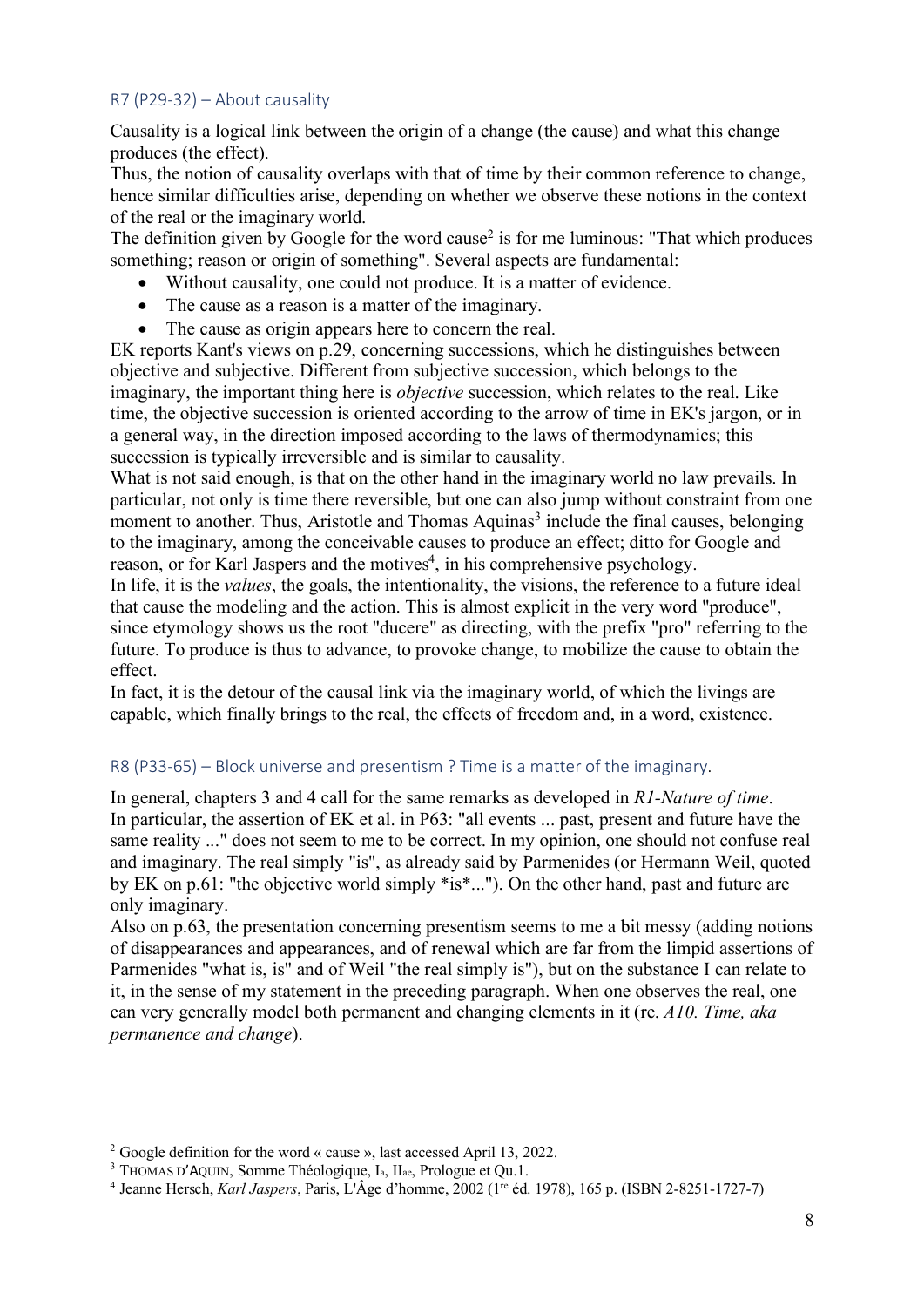# R9 – Additional inspired remarks about the real and the present: the instant and the characterization, in the instant, of change.

The presentism discussed by EK in chapter 5 inspires me to think again about the challenge of reconciling the instantaneous character of the real, and the perception that one can nevertheless draw from it concerning a possible change. Let's see this in two points, the first concerning the present, and the second concerning change.

### *R9a – About the present.*

In philosophy, the essential, vertiginous and mysterious, is said in three words: "the real is". Nevertheless, in communication errors are frequent, and the remedies to correct them rely on redundancy, a kind of repetition. Let's try redundancy, let's say the same thing in five words: "everything is in the instant".

(Parmenides also chose redundancy: to the essential "what is, is", he added "what is not, is not").

A deceptively favorable formulation would be to say that "the real is in the present". While this is understandable, two pitfalls threaten. The first is that it would invite the classical model of time into our case, with its notions of past and future, stifling the present to a duration tending towards the null. The second pitfall is the connotation of the word "present"; if the instant and the present both share the notion of being in their etymology, bringing the desired redundancy, they differ in their prefix: the instant keeps us in the center, while the present places us, less happily, "in front", as an observer, as an accessory, peripheral element.

#### *R9b – How to perceive the change in the instant?*

Change implies two different states; but if everything is in the instant, how can we perceive change, how can two states coexist?

I will retain two propositions on this subject.

The first one is my favorite, coherent with the previous point (*R9a - About the present*): everything is in the instant, and some elements can appear to us immediately (evidence) as changing or on the contrary rather permanent.

The second proposal adds the imaginary and the cognitive to the observation of the real: comparison with traces (e.g. footsteps in the snow), or dynamic effects perceptible in the instant (e.g. the shape of bent reeds, indicating the wind speed; or the wet thumb which perceives the direction of air movements by a very local drop in temperature). Humans (among other agents endowed with cognition) create their own traces (memory), and already at a very young age, children practice the game of hide-and-seek, for example.

# R10 (P67) – A beautiful quotation from Valéry answers a question which would be absurd if we were to stick to science alone

In his chapter 6, Etienne Klein wonders about the first instant of time.

In scientific terms, we are interested in the real. From then on, we have to change our point of view: we should not want to start from an origin, possibly billions of years and more away, in the past, that is to say in the imaginary, but we should start from the real and therefore from the instant.

Thus, passing to the imaginary, there is a certain symmetry between a future that we can sketch, up to an indeterminate date in the future, and the past that we can consider in the same way, sketching it also haphazardly up to immemorial previous times. From this point of view, the origin of time is too far towards the past, just as the end of time is too far towards the future, for us to be able to imagine what these extremes could mean.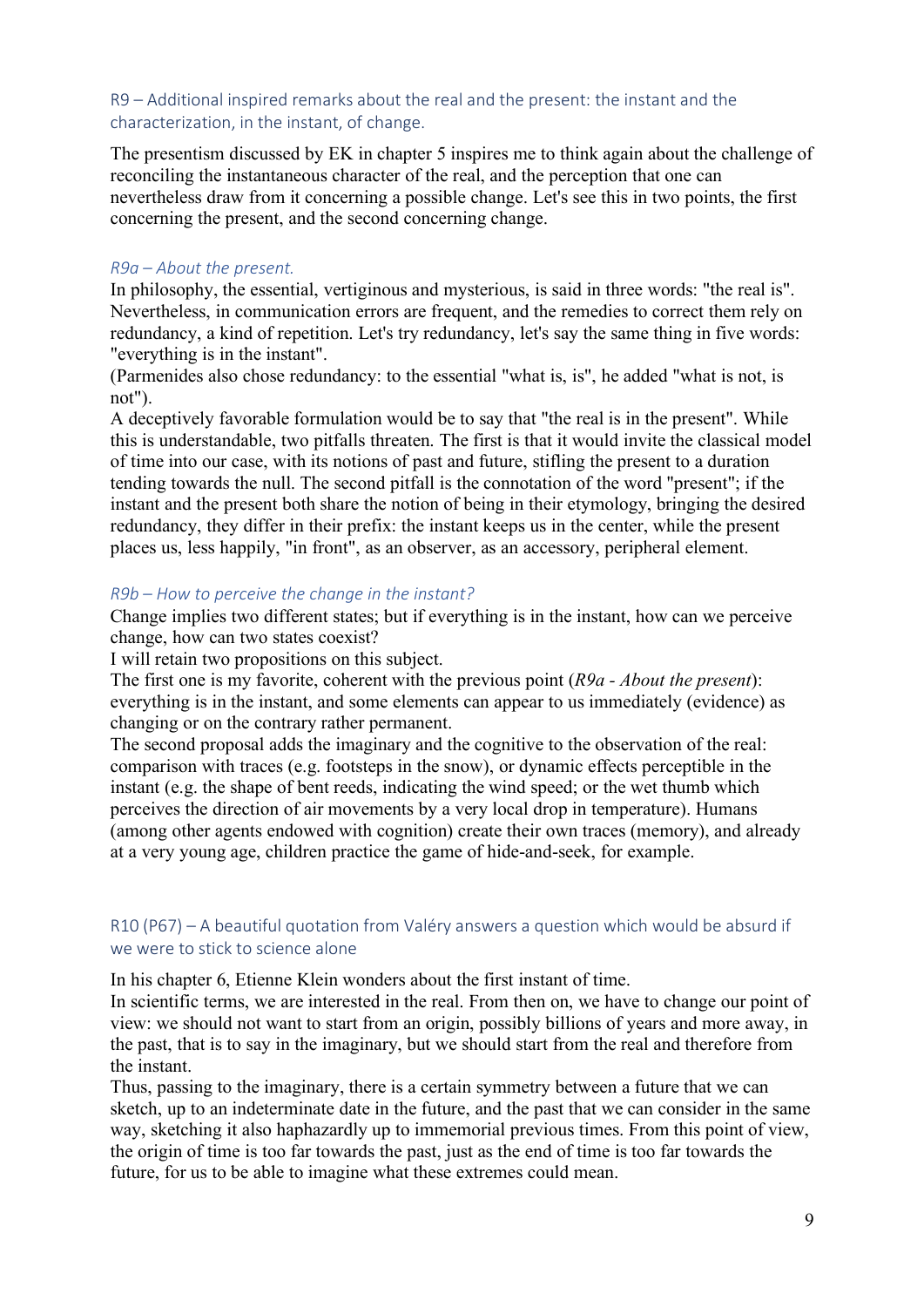This answer is quite compatible with Paul Valéry's elegant and more holistic formulation (cf. FT, p.67, taken up below in *R10a - First approach to Valéry's quotation, seen from an "artistic, poetic and literary" angle*). For Valéry does not stop at the usual goal of science, which is to model the real in a predictive way, a hopeless enterprise in this case of origins; he also winks at the more humanistic goals of edification of the masses, which are themselves quite relevant and relatively accessible, if one admits that civilization is preferable to barbarism.

Many times, in my life, I have come across quotes or reflections related to Paul Valéry. Each time, it made a strong and good impression on me, mainly in philosophical terms, although Paul Valéry's activities mainly touched many other areas of society, all different from philosophy.

It so happens that I had initially analyzed the three lines. I had then developed them in order to put them in correspondence with the "colors" that I propose to understand life, then I pushed the cursor further towards a very recognized contemporary philosophical jargon. I then learn that in his Cahiers Valéry writes: "I read philosophers badly and with boredom, who are too long and whose language is unsympathetic to me<sup>15</sup>.

Here again, I follow him, and for the reader's judgment, three variants follow below.

*R10a –* First approach to Valéry's quotation, seen from an "artistic, poetic and literary" angle. The quote on page 67 is in three short lines. Thank you to Etienne Klein because they are

relevant. They are also typical of Valéry's genius:

"Any origin, any dawn of things is of the

same substance as the songs and the

tales that surround the cradles."

At first glance, the text is very pleasant.

All the terms are simple, relate to everyday life, and, considered in isolation, are immediately understandable. The tone is very positive, especially by the chosen terms "dawn, songs, tales, cradles".

A deeper analysis for the perceptive reader reveals that Valéry denounces all discourses, religious, scientific, philosophical, or political, which claim to explain where the world comes from as devoid of any truth (a fine challenge for this chapter 6!).

Nevertheless, Valéry does not go to war against these postulates and is satisfied with a wink, conceding then that it is quite necessary to surround the youth and to transmit to him not only food, to begin with bottles of milk, but also a culture, bottled in stories; in this sense, he is ready to rally thus him also to these superficial, "naive" views of the world.

In conclusion, the text is even more pleasant; admirable of concision and appropriateness.

*R10b – Interpretation of Valéry's quotation, with link to the four pillars real-imaginary-valuesand-collective*

While science is primarily concerned with nature (the *real*) and the representations we can make of it (the *imaginary*), life is part of a broader framework, where we can distinguish two other categories of major importance, *values* and the *collective* (in short, re. *A1. Much more than science, life, and in a more developed way*, *AIR* or *CC2*).

Let us see how Valéry's quotation appears to us, when viewed through such a 4 "colors" prism (Table 1).

 <sup>5</sup> Paul Valéry, *Cahiers*, t.1, p. 197; via Wikipedia, accessed 18.02.2022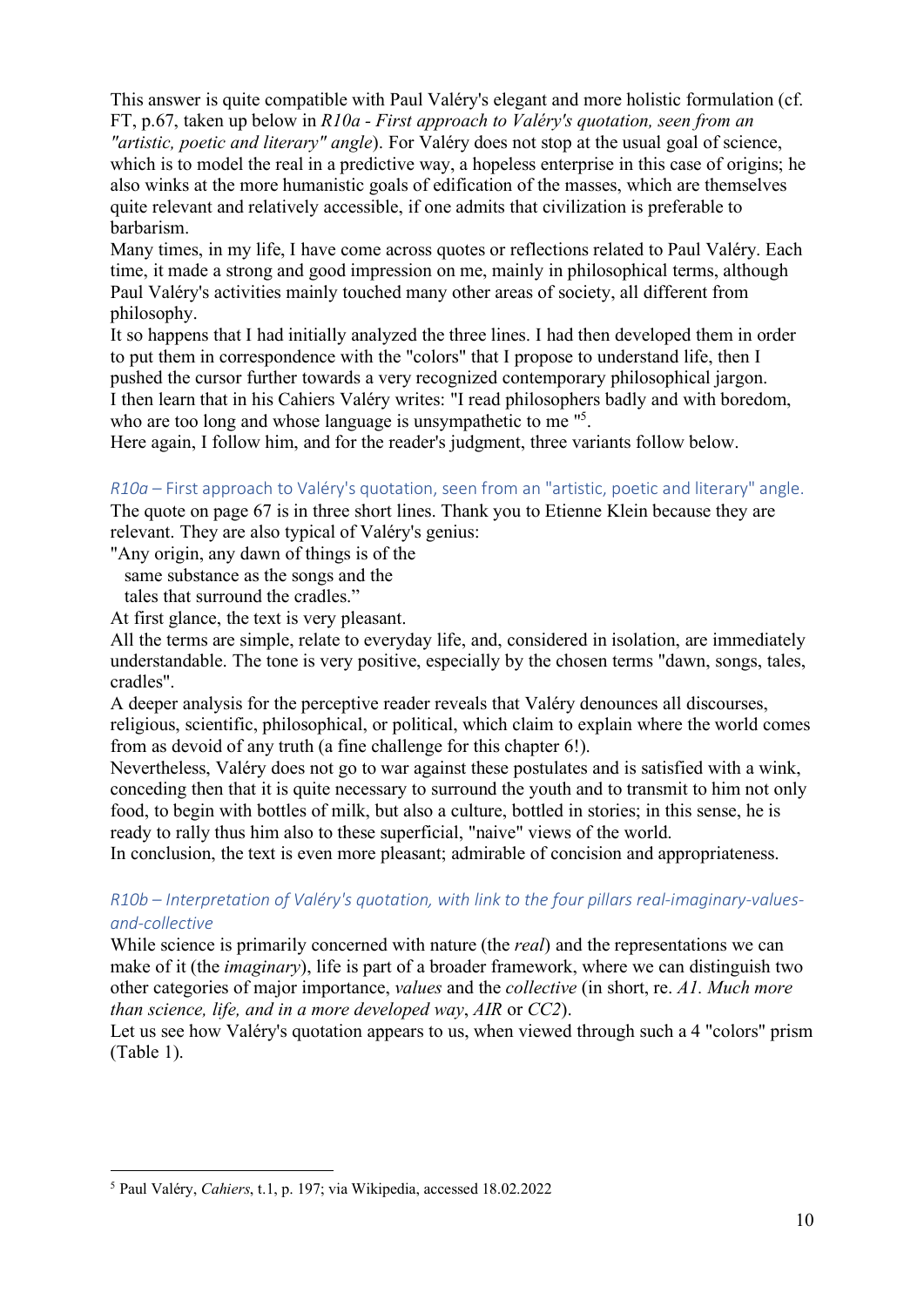| « Toute origine, toute aurore  »<br>"Any origin, any dawn"                               | The text begins with a reference to the past, so it takes<br>us first into the <i>imaginary</i> ; it is about concepts, elements<br>of thought;                                                                                                                                                 |
|------------------------------------------------------------------------------------------|-------------------------------------------------------------------------------------------------------------------------------------------------------------------------------------------------------------------------------------------------------------------------------------------------|
| «  des choses »<br>" of things"                                                          | nevertheless, the author is interested in the <i>real</i> , which<br>is all to him, and all in the present;                                                                                                                                                                                     |
| «  est de la même substance<br>que $\rightarrow$<br>" is of the same substance<br>$as$ " | at this stage of the reading, we already know that the<br>substance in question is the <i>imaginary</i> , given the nature<br>of the subject; but the suspense remains as to a later,<br>possibly more restrictive characterization of the<br><i>imaginary</i> brought into play;               |
| «  que les chansons et que les<br>contes $\dots$ »<br>" the songs and tales"             | focus 1; more precisely, these are narratives mobilizing<br>the <i>imaginary</i> to describe the world (the <i>real</i> ) and to<br>express goals, an ideal to aim for ( <i>values</i> ), in a social<br>context (the <i>collective</i> );                                                      |
| « qui environment les<br>berceaux. »<br>"that surround the cradles."                     | (focus 2); more precisely still, these are stories that<br>represent the <i>real</i> and the <i>values</i> in a highly simplified<br>way, that model them so that they can be understood by<br>all the members of the group, of the <i>collective</i> , and even<br>by the very young children. |

Table 1. Living well together requires a prior education, the adhesion to a common culture where the explanations, always schematic, benefit from the infinite freedom of which the imagination is in principle capable.

# *R10c – Valéry is a philosopher*

Valéry is a philosopher, without, however, resorting to a proper philosophical jargon; this is obviously a great quality.

As for me, as we have seen, it seems useful to me on a cognitive level to distinguish 4 pillars to build a good theory of the world and of life, the real (the domain of the true), the imaginary (the domain of the beautiful), the values (the domain of the good), and the collective (the domain of living together).

But one can naturally go further, towards a more specialized philosophical jargon. The link is attempted here, for example, with Merleau-Ponty<sup>6</sup> (also quoted by EK in FT) for the formulation of my 4 colors in a rather contemporary philosophical jargon (re. Table 2), and then it is applied to the interpretation of Valéry's quote.

| « 4 Pillars, 4 colors»                 | Corresponding concepts in Merleau-Ponty    |
|----------------------------------------|--------------------------------------------|
| Real (cf. blue, true)                  | Phenomenology, starting from things        |
| Imaginary (cf. green, correct,         | Idealism, noesis                           |
| beautiful)                             |                                            |
| Values (cf. red, good)                 | Intentionality, noeme                      |
| Collective (cf. silver-gray, together) | Intersubjectivity, culture, language, art, |
|                                        | anthropology, sociology                    |

Table 2 In philosophy, some very specific concepts need their own word.

"Any origin, any dawn...", here it is a question of the past, "...of things...", in relation to the real, all in the moment, "...is of the same substance...", which belongs to the imaginary, noetic-nometic, "...as songs and tales...", cultural, artistic narratives, mobilizing the

 <sup>6</sup> Maurice Merleau-Ponty, *Phénoménologie de la perception*, Paris, Gallimard, coll. « Tel », 2005, 537 p. (ISBN 2-07-029337-8).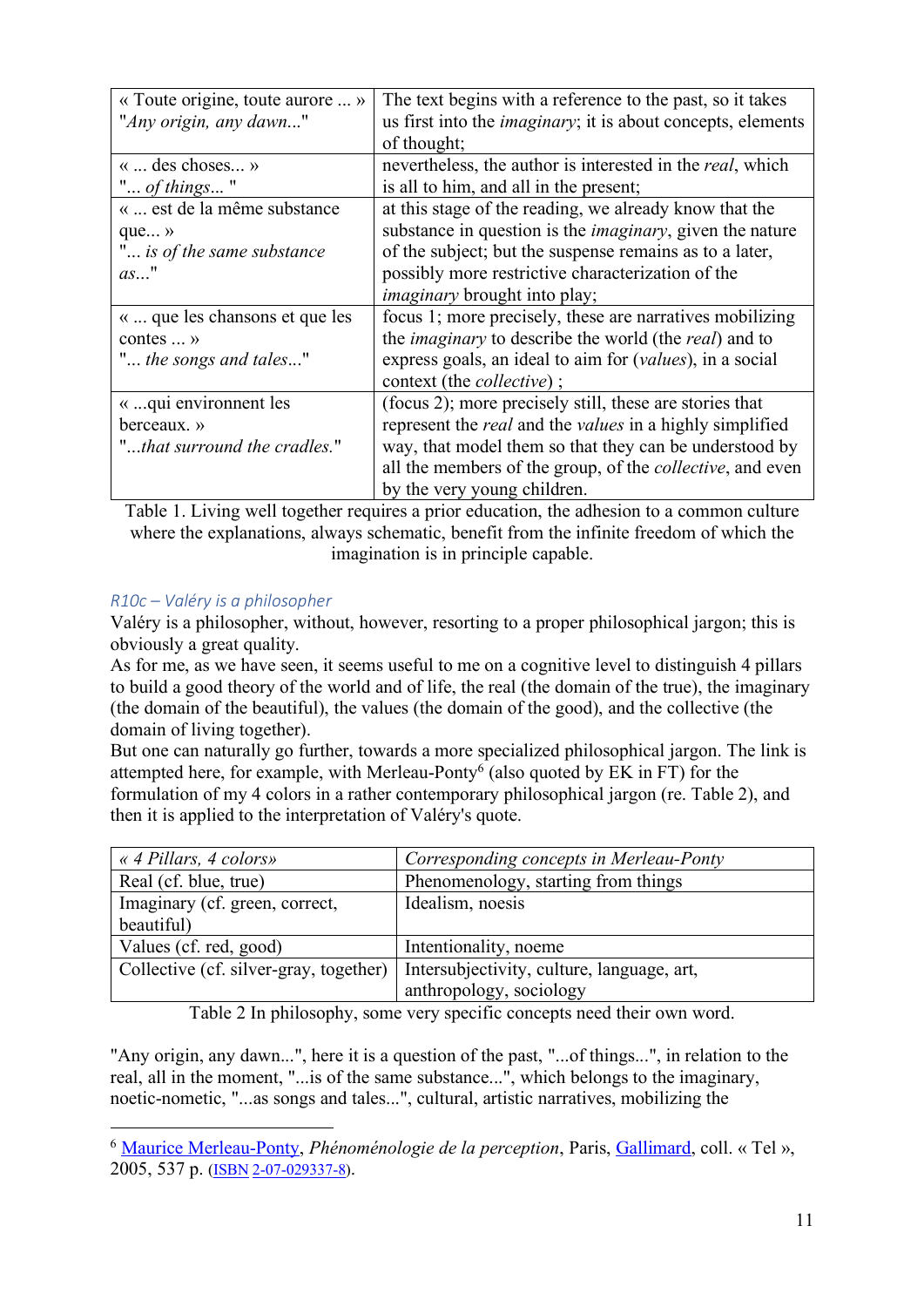imagination to describe the world and to express values, goals, corresponding to an intentionality, " ...that surround the cradles", these narratives belong to a phenomenology with broad strokes, expressionist, representing the real, modeling it, in a strongly simplified way to be understood by a group, a collective, even by the very small children, in a perspective of intersubjectivity and social anthropology.

# R11 (P72) – Even refocused on the present, the question of being remains mysterious and dizzying

After having examined the problem of the origin of time, Etienne Klein quotes Leibnitz: "Why is there something rather than nothing?"

This question is already implicitly contained in the most fundamental assertions since Parmenides, as indicated in my remark *R9a - About the present* (In philosophy, the essential, vertiginous and mysterious, is entirely said in three words: "the real is") and calls in my opinion for Leibnitz the same answer: mystery and vertigo.

# R12 (P77) – Kant and the nature of time

Etienne Klein quotes Emmanuel Kant: "Time is only a subjective condition of our (human) condition and it is nothing in itself outside the subject".

I can understand Kant's point of view, especially in the first of his two sentences, but I still have some reservations about the second.

Yes, time is only an idea, notably imagined by our brain, and as such time is not (or said a bit redundantly, is not real); because time marks out past and future, which are all only imaginary.

But the second sentence, "... [time] is nothing in itself outside the subject" should not be taken with too much importance, because time, in its widest sense, refers well to the permanent and changing characters of the real. And this real, it is everything; in the present.

# R13 (P83-94) – Where does our presence in the present moment come from?

In Chapter 8, "Where does our presence in the present moment come from?" Etienne Klein discusses several opinions of great interest and elicits several reflections from me, mostly related to quotes from sources outside the FT book itself.

These reflections follow, relating in turn to Samuel Beckett, Mc Taggart, St. Augustine, Carnap, and Einstein, with finally, a particular emphasis on the subject of "the Now".

*R13a (P83) – About Samuel Beckett: not replacement, but continuity.*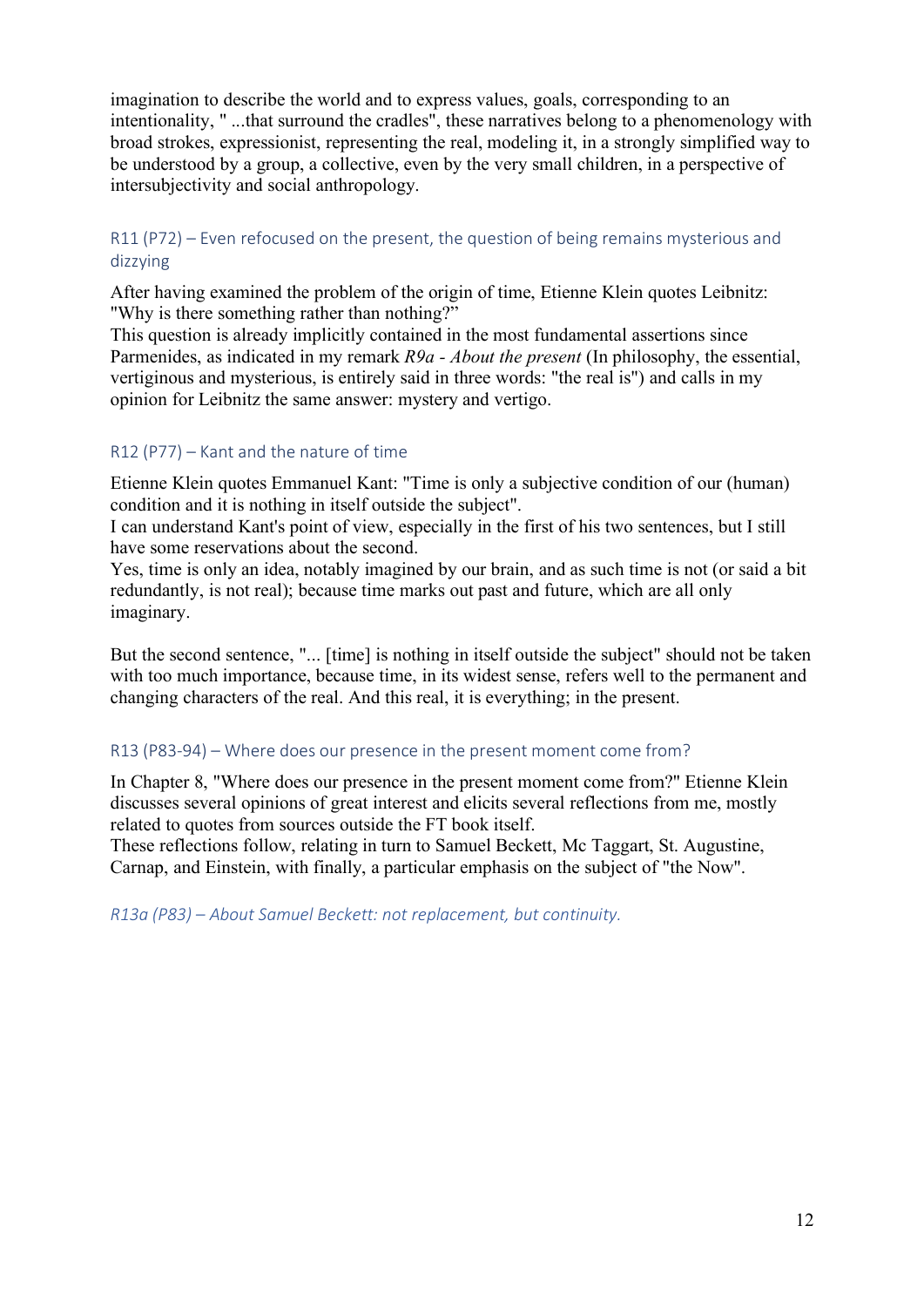| Samuel Beckett       | Comments                                                             |
|----------------------|----------------------------------------------------------------------|
| Flux cause,          |                                                                      |
| Que toute chose,     |                                                                      |
| Tout en              |                                                                      |
| Toute chose,         | Beckett seems to me to be foaming a false problem                    |
| Donc celle-là,       | Yes, the real is changing, it seems inexorably evolving towards a    |
| Même celle-là,       | distant and perfect equilibrium, which will no longer concern us,    |
| Tout en étant        | and where it will be cold (0 degrees Kelvin), physicists tell us.    |
| N'est pas.           | But this does not have to be seen as what is is not!                 |
| Parlons-en.          | Let's consider a simple case. If we bend a pipe, it is not useful in |
| Flux causes,         | general to ignore the continuity of this change and to imagine, in a |
| That all things,     | way analogous to the successive images of a film, a sequence of      |
| All in               | innumerable discrete events which would replace a less bent pipe by  |
| All things,          | a new one which is a little more bent; besides, as the chapter asks, |
| So this one,         | where would all these pipes be? Simply, the pipe bends; or even      |
| Even this one,       | more simply, "the pipe is".                                          |
| While being          |                                                                      |
| Is not.              |                                                                      |
| Let's talk about it. |                                                                      |

Table 3 Evolving does not necessarily imply an apparent discontinuity of being.

# *R13b (P89) – About J. M. E. Mc Taggart: the ideality of time.*

On the substance, I fully agree with J. M. E. Mc Taggart's proposal, which although formulated in a somewhat different way from mine is compatible with it: non-existence and pure ideality of time.

For me, time is an imaginary concept (cf. "pure ideality" in Mc Taggart's terms), and the aim of this concept in the broad sense is to characterize the permanence-change duality of the real (cf. "... there could be no time if nothing changed" in Mc Taggart's terms).

In my opinion, the possible illusion would not concern, strictly speaking, the specific perception of time (because we do perceive the aspects of permanence and change of the real) but rather the perception of the past or the future, which are purely imaginary.

# *R13c (P89) – About St-Augustin; it is in the present that we think about the past and the future.*

Etienne Klein reports an opinion of St-Augustin about time with which I completely agree: "It is in the present that we think about the past and the future".

The *real* is in the present and provides the infrastructure capable of creating and animating the *imaginary* ("thinking", in the words of Augustine of Hippo), of creating and animating arbitrary and hypothetical models, oriented towards both the past and the future.

# *R13d (P93) – About Carnap and Einstein; the challenge of the "Now".*

The difficulties mentioned by EK in taking into account the present, as presented by Carnap ("...all that occurs objectively can be described in science...") and reported by Einstein ("...there is something essential about the Now which is just outside the realm of science."), I think I understand. But I see things from a different angle.

In my opinion, the abyssal difference exists between the real and the imaginary. Although science is focused on modeling the real, it is entirely confined to the imaginary. There everything is possible; the worlds of the past, of the future, as well as any alternative world can be created and transformed without any constraint (let us consider separately the stewardship, the very real and necessary infrastructure in support of the imaginary, notably in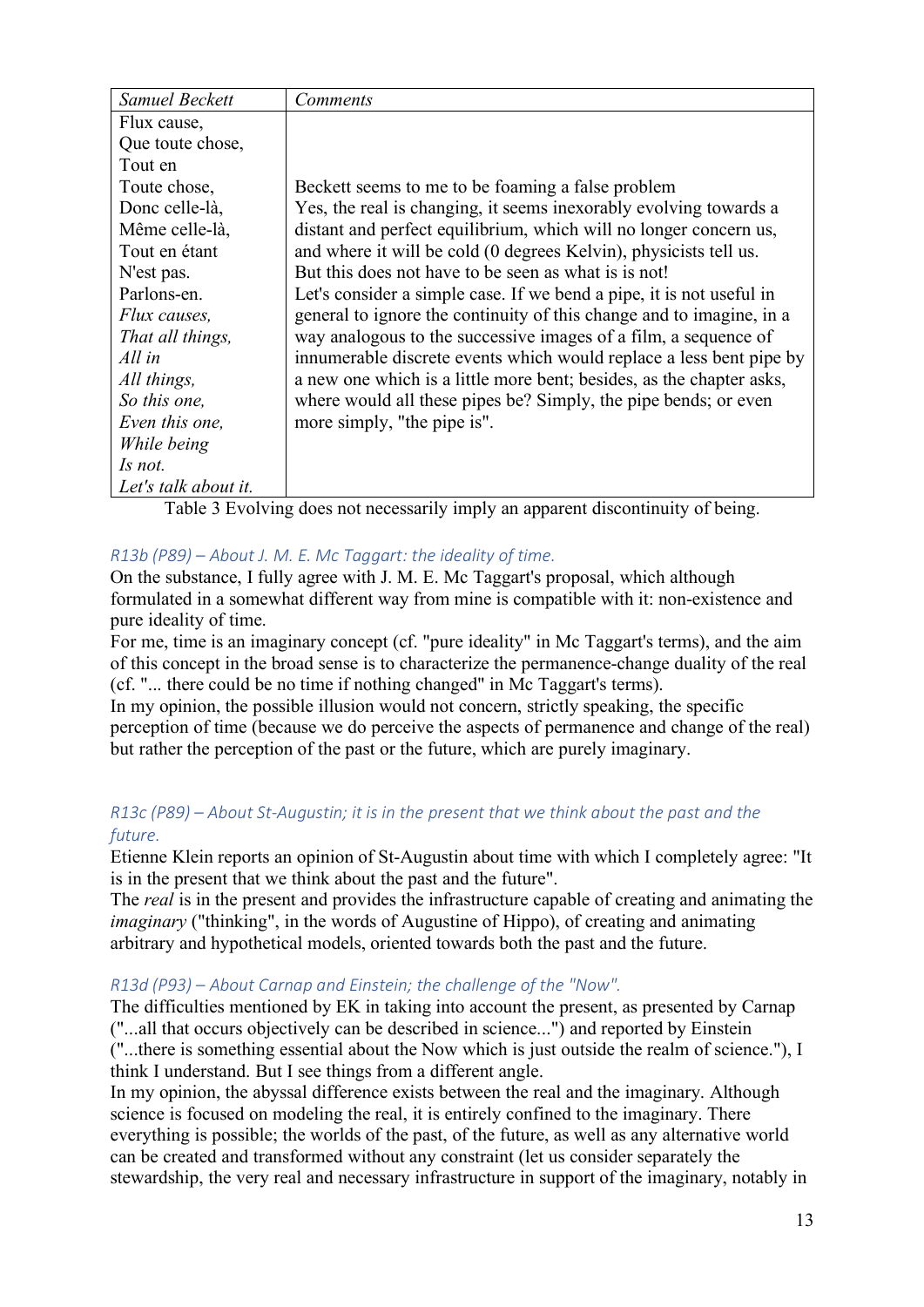the form of memory, cognitive engine, and communication support). Carnap can see that science proposes representations of the present as well as of the past and the future; as such, the present reported by science is indeed similar to the rest. But the present moment, the now, is also the exclusive domain of the real! And this real has its own laws, inviolable, and its complexity is infinite: the real has probably been there since always, will last, even cold, even apparently other, for always too; we know no limit to its size neither towards the small, nor towards the big; its instantaneous precise state is impossible to apprehend and it even seems that the only observation of the real modifies it! I thus share Einstein's perplexity, such as it is reported to us, in front of the desire to know and to give an account of the present, that is to say of the real, that is to say of the being, in the sense notably of Parmenides. Thus Carnap's opinion fits perfectly with the general theme of the chapter, the present, in the context of time, and from this point of view the present is only a post-past or a pre-future, it only participates of the same nature of time developed in three complementary phases pastpresent-future. On the other hand, for Einstein (and for me), the difference is enormous between this phase of the present which - let's imagine a window - is the only one to open onto the real, whereas the other two only open onto nothingness. This deserves another division than the triptych past-present-future. We must see here the following simple, radical alternative: it is now, ... or it is not.

#### R14 (PP95-100) – Time, between permanence and becoming

In his title for Part II of his book, EK positions time "*between* permanence and becoming". As for me, time would be rather "permanence and change". In addition to this general remark, several reflections follow, relating to four thinkers mentioned in the beginning of this part. Reflecting certainly well the diversity of existing opinions about time, the title is ambiguous and seems at the same time to exclude that time is either of two possible alternatives, while suggesting an intermediate, possibly fluctuating position.

In the MCS theory of cognition that I have proposed, time is seen as a concept and as such belongs to the imaginary. Time in the strict sense aims at characterizing permanence (with the second as a unit of measurement) and in the broad sense at representing the entire permanence-change duality, where change is the opposite of permanence and is measured in speed (unit 1/s). This is obvious when we observe the real.

Thus, although the reference in both cases is to permanence, and becoming can be understood as synonymous with change, important differences distinguish the proposal concerning time envisaged by this chapter from that provided by the MCS theory (in brief, cf. *A1. Much more than science, life*, and more fully, cf. *AIR* and *CC2*).

The following sections echo the views of Jünger, Parmenides, Heraclitus, Prigogine and Newton, as reported by EK in chapter 6 of his book, FT.

#### *R14a (P97) – Jünger and the understanding of time in a broad sense*

I understand Jünger's quotation with the meaning of time in a broad sense, i.e. the permanence-change duality as developed in Table 4.

In Jünger's text, the "quality of time" is permanence, time in the strict sense. As for the "measurability [of time]", it evokes change, the opposite of permanence, allowing in fact to quantify time; for example, a weekend has a duration (i.e. a time in the strict sense of permanence) of two days (i.e. a time in the broad sense of permanence-change duality amounting to two day-night changes).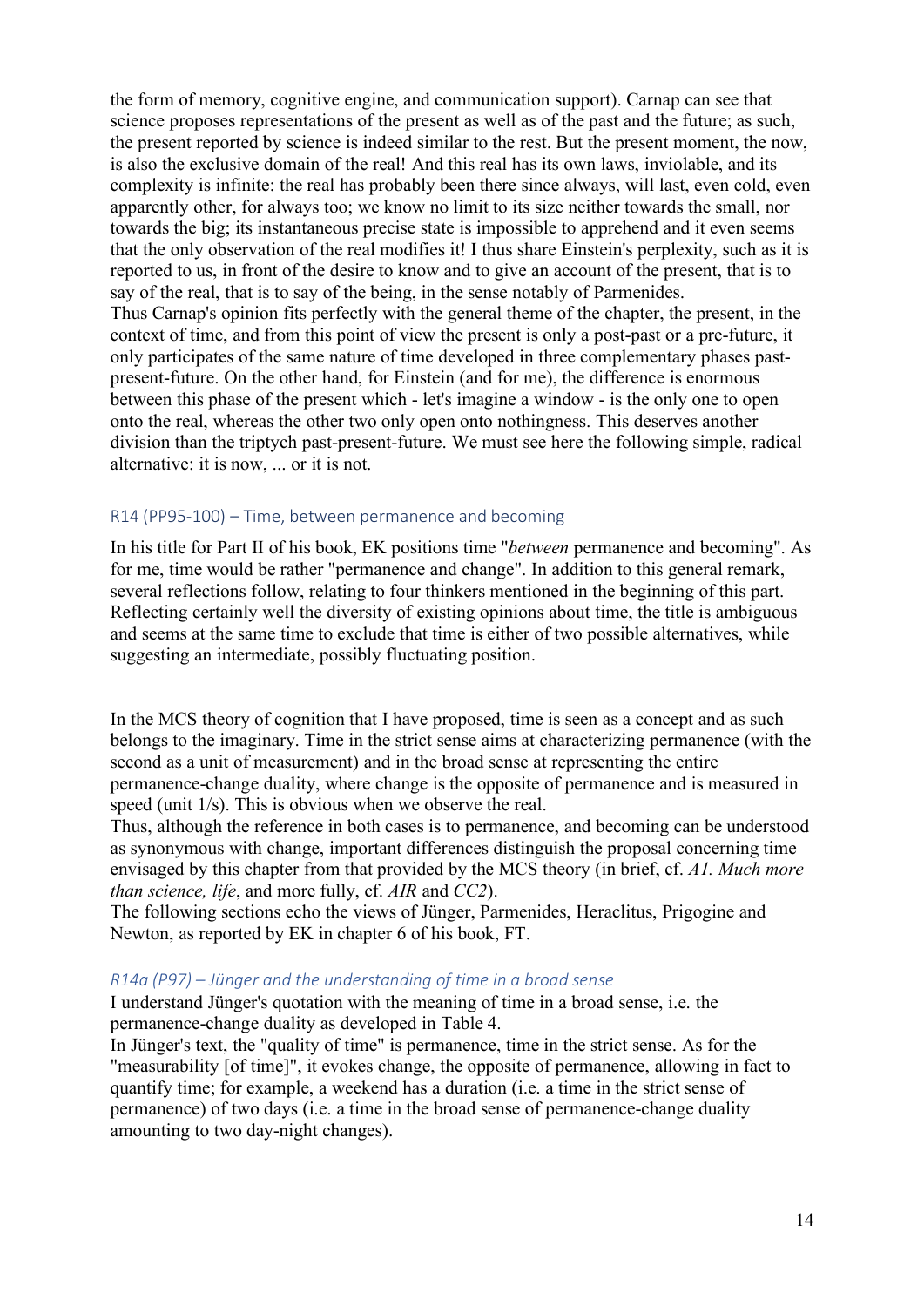| Ernst Jünger              | <b>Comments</b>                                                  |
|---------------------------|------------------------------------------------------------------|
|                           | As for most people, it is first of all time in its strict sense, |
| There will always be      | permanence, that Jünger refers to, as a "quality", a state, a    |
| men who consider          | "framework of life"; then he introduces the dual notion of       |
| the quality of time more  | change, which in practice can notably serve to quantify this     |
| important than its        | permanence (cf. " measurability ").                              |
| measurability. There is   | Change also allows for long-term evolutions (cf. "destiny").     |
| no one who                | As for the metaphor of clothing, it does not seem to me to be    |
| does not know this. Time  | very fortunate. Nevertheless, since it is sometimes necessary to |
| does not only provide the | integrate permanence and change, since time is often             |
| framework of life. It is  | understood in this way, in the broadest sense, Jünger also       |
| also the garment of       | brings mobility to his framework, which then seems to get        |
| destiny.                  | animated, always surrounding things (notably people) in their    |
|                           | evolution, and thus becoming a kind of clothing for them.        |
|                           |                                                                  |

Table 4 Time is mainly understood as permanence (in Jünger's jargon: quality of time, framework of life); but very often, the meaning of time expands to also include the dual property of change (in Jünger's jargon: measurability of time, garment of destiny).

# *R14b (P97) – Permanence and Parmenides, Heraclitus and change? No, Parmenides and being!*

If, as EK presents it, Heraclitus is indeed emblematic of thinkers sensitive to the changing character of the real, in my opinion the views of Parmenides are more convincing. Parmenides avoids any attempt to model the real, resisting the temptation to fall into the imaginary, the interpretation, the doxa; whether it is in particular to project there the notions of permanence, of change, or even of both.

To better understand Parmenides' thesis, it may be useful to make a "desensitization". We are too sensitive to the imaginary and the real tends to escape our attention.

Let us take the example of a television screen. The culture poses it to us in a space-time, a system with four dimensions. But if we represent the screen in this way in a model, in an imaginary structure, additional dimensions to the first four mentioned may also be of interest, such as two-channel sound or economic value; in doing so, we increase the number of dimensions from four to seven. Conversely, the essential thing in this case is the television content, and this is all contained in the signal received from outside, which brings us back to a single dimension, temporal. Well, with Parmenides we focus on the real, modestly, and we can drastically reduce the dimension of the case to zero: "the screen is".

#### *R14c (P98) – Prigogine sees Chronos; Newton is nevertheless a wise pragmatist*

In my humble opinion, Prigogine, indeed well in line with Heraclitus, has not fully understood the concept of time. Time is only an idea, and in a broad sense refers to the permanencechange duality that can characterize the real. But Prigogine retains only the part of change, that is, in his terms, the "becoming".

The being, the true being, that of Parmenides in particular, although obviously in constant evolution, is always there, and if we embark on the imaginary of time, the latter characterizes precisely the permanence. The change, in this context, has only an ancillary value, that of measuring the duration of this permanence, that therefore of measuring time! But it is true that although time is mainly permanence and therefore the business of Aeon, in Greek mythology, it is however often its dual property, change, deified by Chronos, which attracts most of the attention.

As for Newton, as is typical of physicists, and like everyone else after all, he has a pragmatic approach. He proposes models, i.e. minimalist representations of real that are sufficient to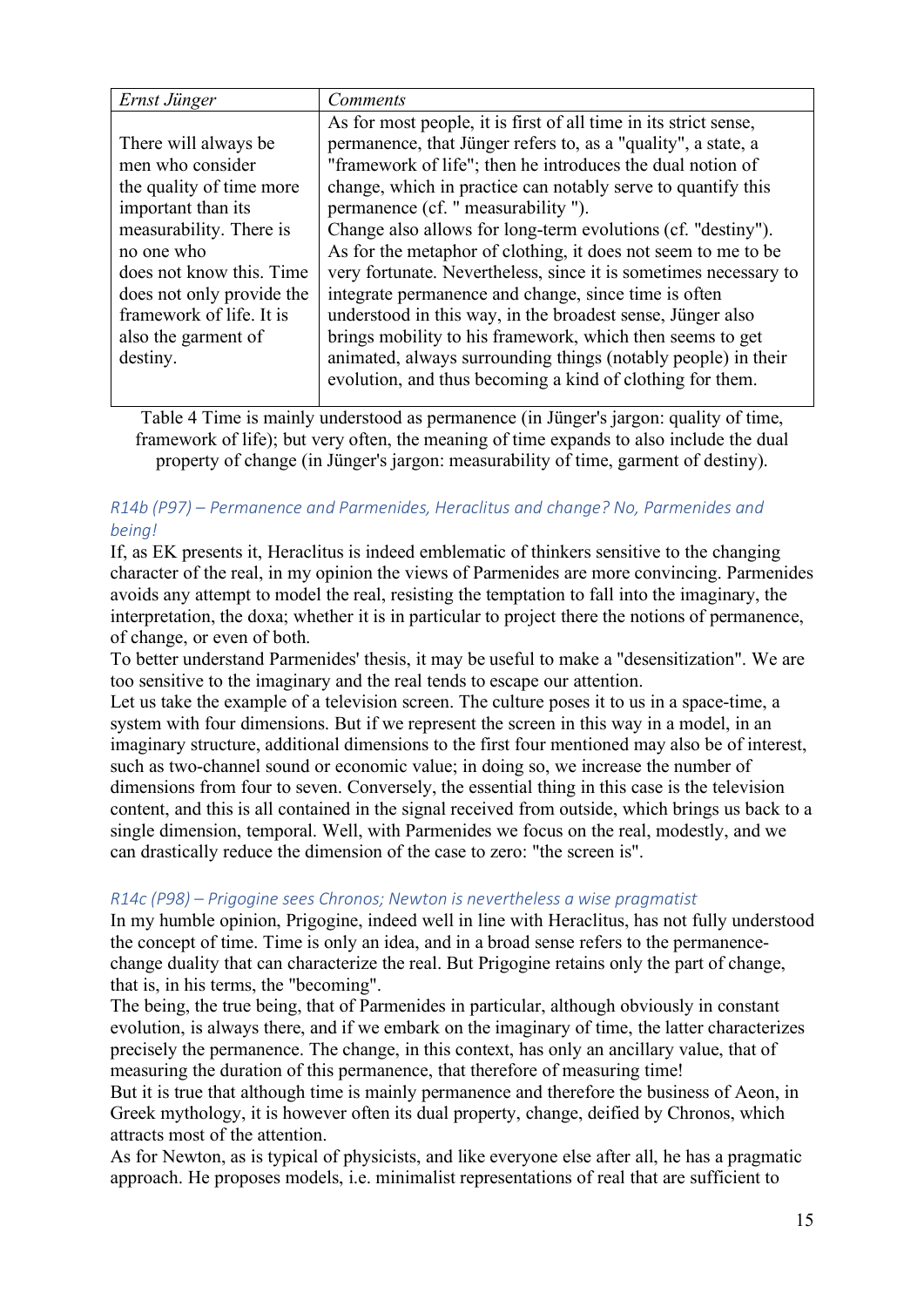reach his goals, to explain, to replicate a relevant part of his experiments. It is not a question of knowing the real in the absolute and in all completeness, which is an impossible task, but of describing some aspects of it. So why not accept Newton's proposals? Another aspect, another model. This is obviously the right approach, even if unfortunately, the consequences are often misunderstood (cf. *A12. The real, the imaginary, and the "second order error"*).

### R15 (Ch.13, P143-150) – Physics or the protocol of becoming

Without any other comment as for pages 101 to 142, here we are at chapter 13 "Physics or the protocol of becoming". where the quotations of Martin Heidegger, Gottlob Frege, and Lee Smolin call for their respective comments.

### *R15a (P143) – Heidegger or the unfolding and immobility of time*

EK quotes Martin Heidegger: "Time itself in the whole of its unfolding does not move and is immobile and at peace".

It is a bit surprising to read such a static view of time in Heidegger, for whom it is typically the idea of change and becoming that dominates in general!

In my humble opinion, time is a matter of the imaginary. Therefore moving, being still, or being at peace do not seem to me to be applicable properties (cf. *A12. The real, the imaginary, and the "error of order 2"*).

### *R15b (P143) – Gottlob Frege or a certain permanence to be the foundation of knowledge*

Page 143 also includes a statement by Gottlob Frege, "If, in the perpetual flux that carries everything along, nothing remained fixed and eternally retained its being, the world would cease to be knowable and everything would be lost in confusion".

I largely agree with Frege; permanence and change form a duality underlying the notion of time. However, it does not seem necessary to me to require eternity: for example, even without being eternal, a bridge over a river is sufficiently permanent to characterize the change in the flow of water that it spans, and conversely the changes in this flow are typically sufficient to highlight the relative permanence of the bridge.

# *R15c (P148-149) – Lee Smolin or a certain pragmatism in the consideration of physical laws*

Etienne Klein relies in particular on Lee Smolin's opinion<sup>7</sup> to renounce absolutely invariant physical laws, in favor of a kind of Darwinian adaptive process in order to make these laws evolve in the course of time. Obviously, as we have already recalled (cf. *A12. The real, the imaginary, and the "second-order error"*), we must not confuse real and imaginary. I understand the term metaphysical in this text concerning Smolin as synonymous with imaginary, and in principle I agree with it.

In the imaginary, there is no intrinsic, absolute law, and at most one can try to respect postulates. Even when we want to describe the real, like physicists do, and associate laws with it, these laws are part of the imaginary and can therefore change in a pragmatic way according to the goals considered. They do not need to be eternal. In this sense indeed they can perfectly, if one wishes it, and although EK seems to doubt it, also be situated "in the empyrean of the pure Ideas, overhanging the nothingness". As for the real, it is; it changes as it changes; at most, the physicist will be able to say "everything happens as if the real followed certain laws". If there is indeed a natural selection of these laws, it is the intelligent observers who proceed to it, in their models, more or less explicit, as much the physicists as the most ordinary human beings or even biological beings much less developed and from now on even some machines.

<sup>&</sup>lt;sup>7</sup> Lee Smolin, The Life of the Cosmos, London, Weidenfeld and Nicolson, 1997.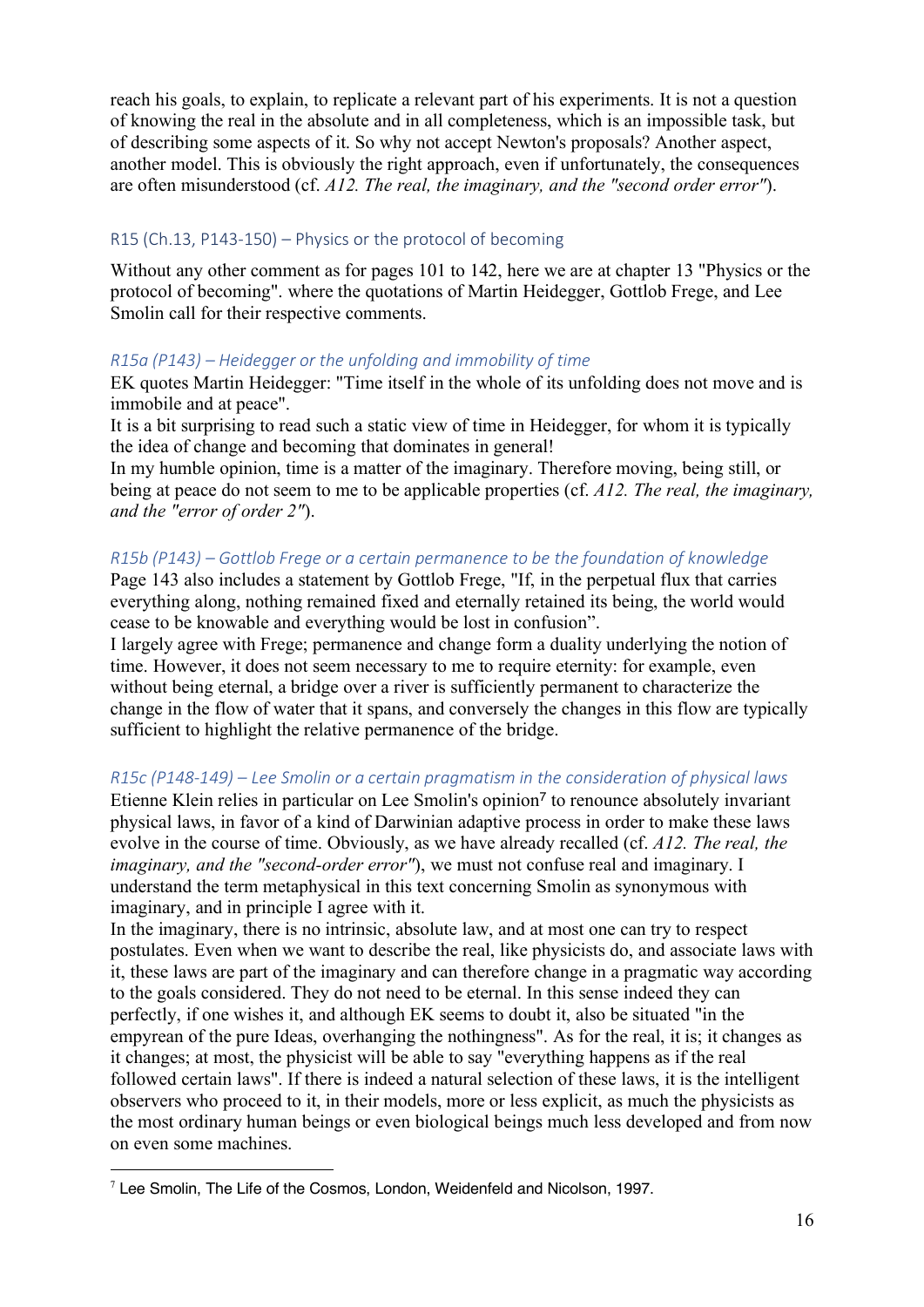#### R16 (PP151-159) - Time and time; Newton and thermodynamics

Part III of the FT book opens with an introduction leading me first, mainly, to comment on a quote from André Breton, "Il faisait un temps de temps - *It was a "time*" *of time*". (The word "temps" in French can not only be linked, like the corresponding word "time" in English, to the two notions of permanence and change, but also, uniquely, the French word can take on a third meaning, relating to climate, "weather".)

The collision of two homonyms of time questions and requires reflection. I will comment on this in two phases, one focusing precisely on the quotation, from the point of view undoubtedly adopted by Breton (cf. *R16a - Homonyms of "time" à la Breton*). The second phase opens on an apparently wider perspective, but in fact more focused on the essential theme of the FT work (cf. *R16b - Homonyms of time à la Mitterrand*).

The rest of this introduction leads me to other reflections (cf. *R16c - Other reflections*).

#### *R16a* : Homonyms of "time" à la Breton *(p. 153)*

For me, at first glance, the André Breton quote considered, given the context of its production, is rather nonsense. Breton is a co-founding artist of surrealism, a movement whose emblematic exercise was the creation of "exquisite corpse" (As a student, I had also done this kind of group experiment, where a sheet of paper is circulated, and in turn, each participant, ignoring the text already contained, secretly adds an additional word, and immediately conceals it by one more fold of the sheet). This process can naturally produce the sentence in question, of the same absurdity as the general title of the book from which the quotation is taken, " Le revolver à cheveux blanc - *The white-haired revolver*"8.

Of course it can be fun to try to make sense of these random ideas, especially since the human brain is very adept at recognizing in them the most improbable products of its imagination. When it comes to producing pseudo-sense, the imagination is generous. Thus, for example, we can imagine, despite the consensus as to the unpleasantness of a corpse, that such and such a thing is exquisite; that, since white hair typically refers to an old person, the gun must undoubtedly specify the sex of that person; and that finally the beginning of the proposal "it was a weather..." taking us on a matter of meteorology, rain or sunshine, we can well imagine that the continuation "... of time" specifies us the current moment, the season, e.g. summer time!

Here in my opinion, EK practices a little humor. The concept of time being already complex, deserving a book in the sense that he explores it, philosophically-physically, EK does even more. He suddenly quotes Breton, adding surrealism and weather to his own discussion of time.

#### *R16b Homonyms of time à la Mitterrand*

The collision of two occurrences of the word time, not both in the same sense, but only as homonyms of each other, as it is the case in André Breton's quote, is not exceptional. Thus, in particular, "It is necessary to leave time to time", this quotation with multiple and sometimes

 8 « Il faisait un temps de temps », *André Breton , Extrait du poème « Le Verbe Être », luimême extrait de l'ouvrage "Le révolver à cheveux blanc" Poésie/Gallimard.* 1937.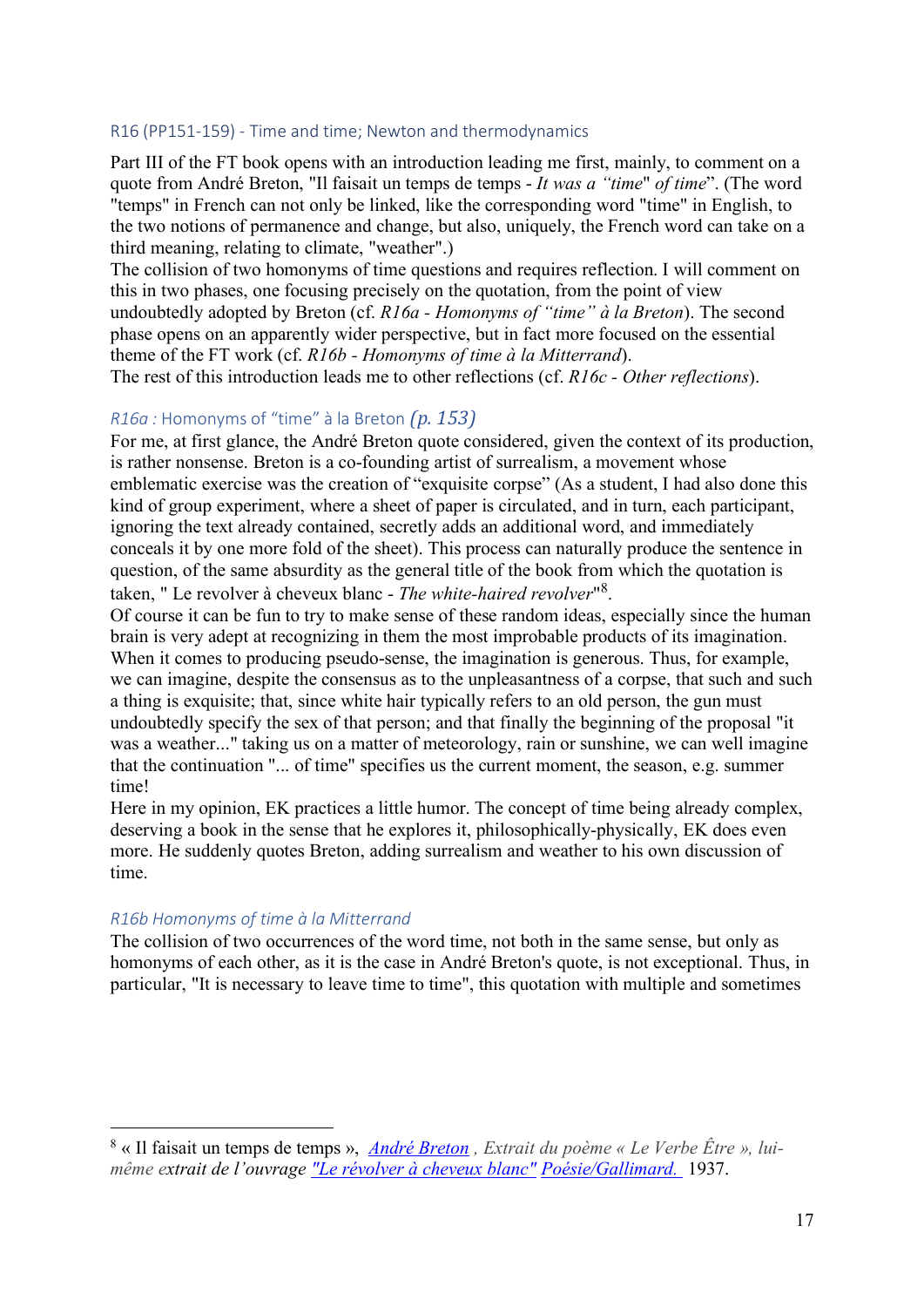ancient forms<sup>9</sup> and made popular in particular by Mitterand<sup>10</sup>, seems to me to serve the purpose of EK's book better than that of André Breton.

This quotation is perfectly understandable through the prism of time that I propose (or to which I adhere, if "everything has already been invented"?).

Let us analyze the beginning. "It is necessary to leave time …"; here it is indeed time in the strict sense of permanence, a certain duration, for example a second (physical unit of the International System), a day, a dodo (24 hours in language already understood by a child), or finally here a season, in the agricultural or political environment ("from sowing to harvest", explicitly stated in the context of Mitterrand's quote).

Then let's look at the end of the quote, "... to time". This is time in the broadest sense, which calls for the duality of permanence-change. And it is more precisely about change, which progressively unfolds its effects, which is about, in our respective examples, a heartbeat, a rotation of the Earth on itself, an alternation of day and night, or again, a production cycle where change progresses from the seed that germinates to the fruit that ripens; just like an idea, or like a government action.

# *R16c : Further reflections (pp. 153-159)*

I have little to say about this part III of the book beyond my remarks on the entry citation (cf. *R16a-b*).

It seems to me mostly that we are dealing with a false problem. Of course two different models are proposed (say Newtonian mechanics and thermodynamics). But in my opinion each one aims at different goals and each one does it very well respectively.

Let's illustrate this with an example, a certain apple. One adds up the errors if one believes that any model must and can exhaustively represent the real (Where does this apple really come from? What is its state at the instantaneous atomic level? Will I like the calvados that this apple will give me? Etc.); or one is still mistaken if one believes that only one model can be validated for the same element (about this apple, a certain theory stating that this apple is sweet will not invalidate de facto another theory according to which the apple is red). Once again I have the feeling that we too often confuse the *real* and the *imaginary*, and that we forget that in the establishment of a model it is much less the real that is determining than the goal, the *values*, the intentionality. "Less" must be understood here concretely, quantitatively: the theory giving red limits its interest to the color, and it is then some bit of information that does the trick. On the other hand, the complexity of this singular apple considered in all its elements is practically infinite, the quantity of information that would be necessary to describe it exhaustively would exceed by its magnitude all our capacities of estimation. Pragmatism then.

# R17 (PP161-168) – Newton and Wells; a journey into the imaginary?

Chapter 14 illustrates in particular how, despite Newton's warnings, many, including Wells, make the mistake of ignoring what fundamentally distinguishes the real from the imaginary. Let us see this, in two comments related to the respective quotations of the two thinkers.

 <sup>9</sup> Sophie Coignard - « Laisser le temps au temps », le mantra empoisonné des présidents français, https://www.google.ch/amp/s/amp.lepoint.fr/2333753 Modifié le 05/09/2019.

<sup>&</sup>lt;sup>10</sup> Hubert Védrine, site Mitterand.org, 2015 ; https://www.mitterrand.org/de-quelquesformules-de-ou-sur.html ; accédé le 8 mars 2022.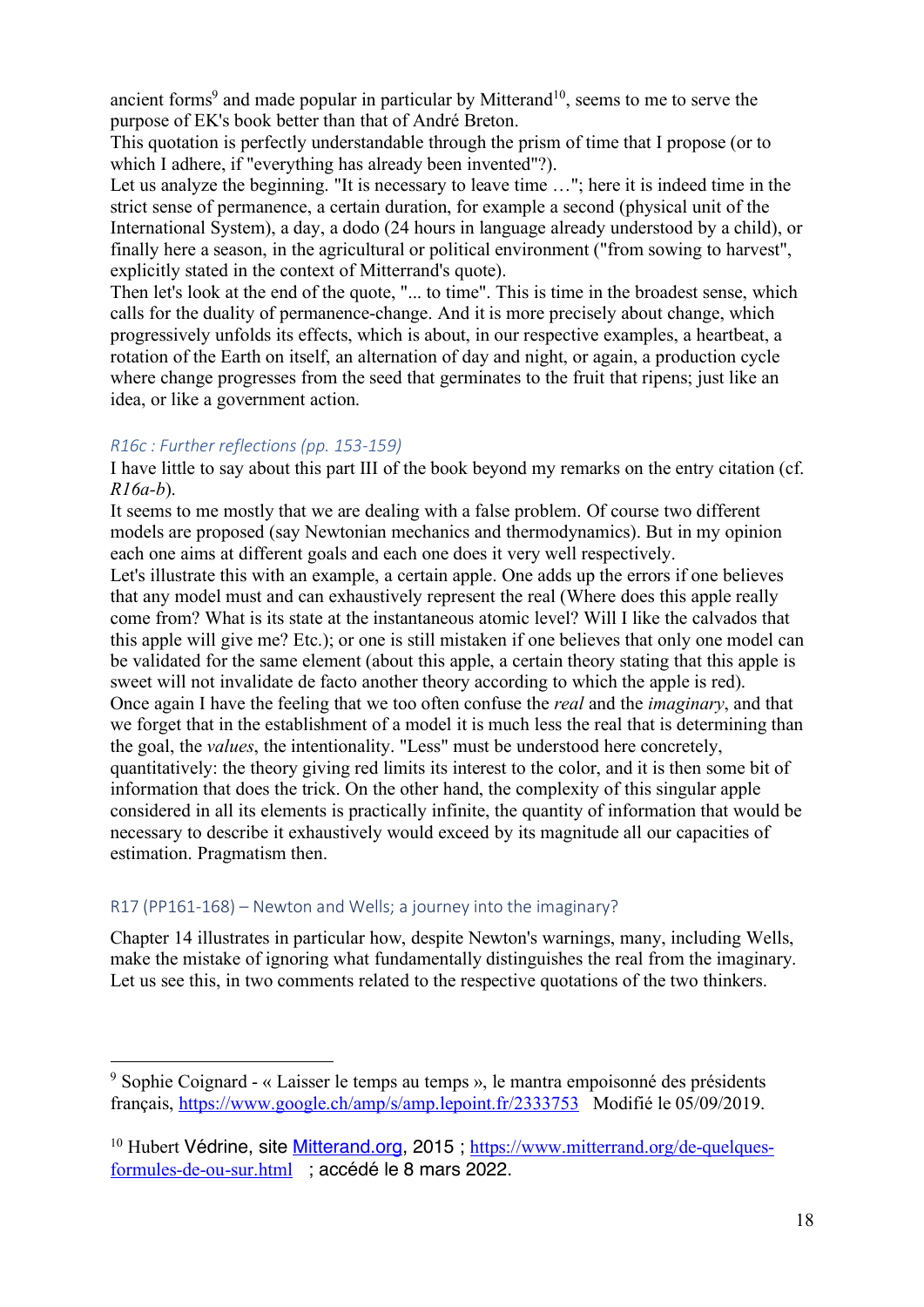### *R17a (P161) - For Newton the real is essential, but the imaginary also counts!*

Let us analyze the beautiful quotation that Etienne Klein reports from Isaac Newton: "As for the terms of time, space, place and motion, they are known to everyone; but it should be noted that, for having considered these quantities only by their relation to sensible things, one has fallen into several errors". Newton does not say here which errors he is thinking of, but as for me, I agree with every word of this quote. Perhaps less elegantly than he did, but more explicitly, here is how I understand this quote.

The four terms that Newton mentions, time, space, place and motion, are also evident to me. In principle, as to the meaning of these terms, not only is there nothing to add, but it would be impossible to explain it to someone if it were not already obvious to him.

Indeed, the evidence bursts forth when the observer places himself, with all his senses awake, immediately in front of the real.

But the fact remains that the terms we are discussing, and the associated notions, are confined to the imaginary. Although they relate to the same reality, they vary according to the cultures and the contexts of interest.

From then on, there is a great danger that one falls into several errors, and that, as developed in *A12. The real, the imaginary, and the "error of order 2"*, the observer attributes in particular the characters of the model (in the current particular case, a mathematical space of dimension 4, including the four basic axes of which that of time, a point i.e. a place, a curve i.e. a movement, and two half-hyperplanes i.e. the past and the future; arbitrary laws) to the real, which simply "is", imperturbably, in its infinite complexity.

#### *R17b (P162) - Georges Wells and time travel?*

According to Etienne Klein, George Wells<sup>11</sup> describes time as a deployment analogous to space in which it would be possible to move forward as well as backward (i.e. in the past as well as in the future): the course of time would appear to be reversible because it would be a kind of space, and because, as in space, it would be possible to move in one direction or the other: " Really this is," he writes, "what is meant by the Fourth Dimension, though some people who talk about the Fourth Dimension do not know they mean it. It is only another way of looking at Time. There is no difference between time and any of the three dimensions of space except that our consciousness moves along it. But some foolish people have got hold of the wrong side of that idea..."

In my opinion, Wells falls well into the trap as feared by Newton (cf. *R17a (P161) - For Newton the real imposes itself but the imaginary counts too!*) and denounced in *A12. The real, the imaginary, and the "error of order 2"*: even if it is quite common that we think of the past and the future, that we travel in this way in time, we must not forget that this is only imaginary, and as expressed curtly, without concession, by Parmenides, that all this is not! Not only this type of temporal travel, so easy in the imaginary, is not possible in the real, but even more fundamentally, neither the past nor the future are; never; nowhere. The real is; appearing to us more or less changing; permanent; always in the present; always in the moment.

#### R18 (PP169-178) – Carnot and thermodynamics by evidence.

In chapter 15, Etienne Klein presents the genesis of thermodynamics and notably the contributions of Sadi Carnot<sup>12</sup> in this context. Carnot explores and models.

<sup>&</sup>lt;sup>11</sup> Herbert George Wells, La Machine à explorer le temps, Paris, Gallimard, 1990, p. 17. (FT, EK, P162)

<sup>&</sup>lt;sup>12</sup> Sadi Carnot, Réflexions sur la puissance motrice du feu, Paris, Jacques Gabay, 1990, p. 10. (FT, EK, P170)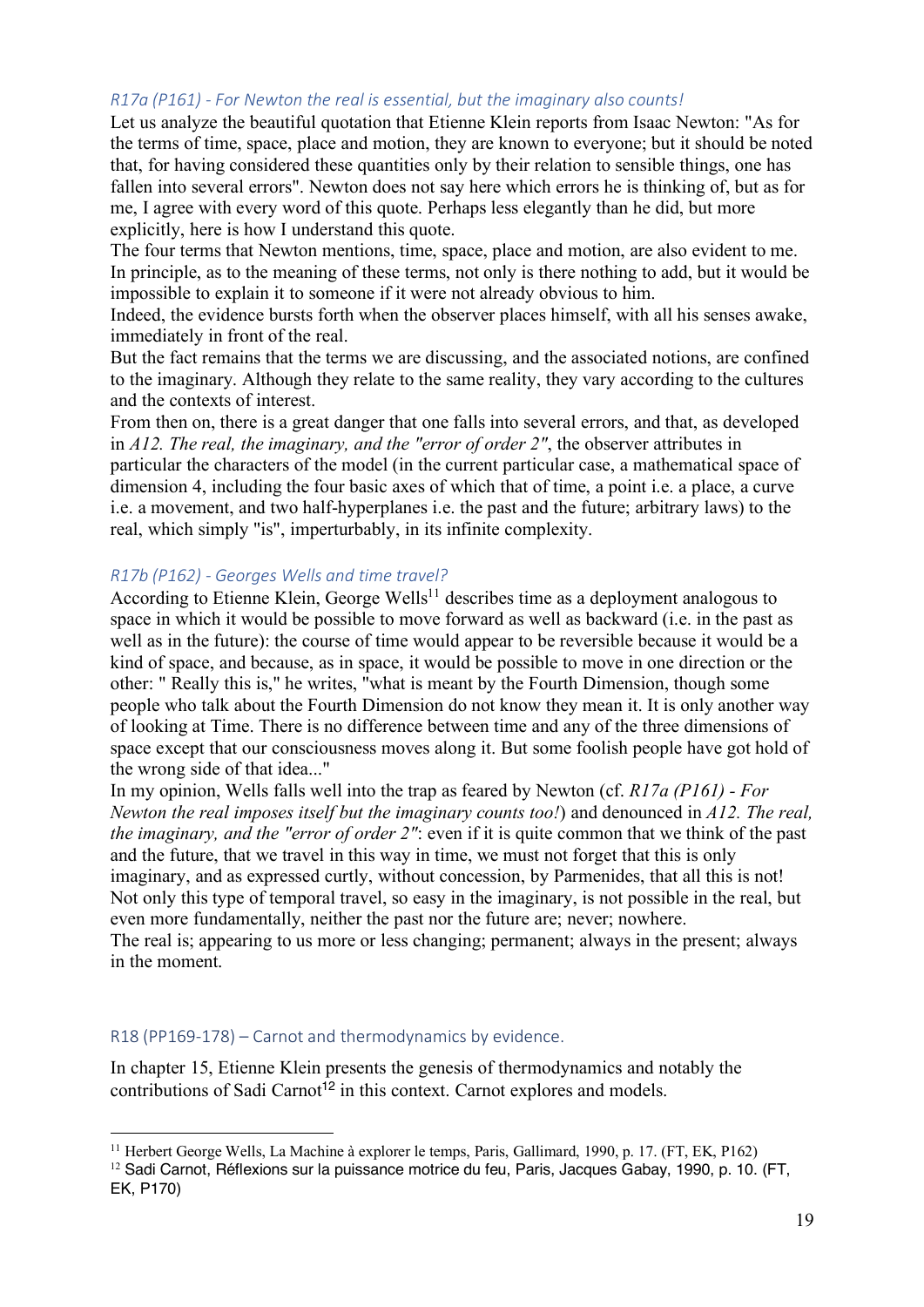In Carnot's opinion, "the principles of thermodynamics claim to echo the most immediate experience"; then the arguments brought in prove convincing in this sense; these principles are well up to the goal.

Thus, in my opinion, it is equivalent to say that the principles of thermodynamics are selfevident, and this is of course the best we can hope for in epistemological terms.

# R19 (PP179-202) – Ostwald, energy, and the boundary between real and imaginary, also marked out by Boltzmann.

In chapter 16, Etienne Klein presents thermodynamics in the context of a discussion of energy and energetics. For this he relies heavily on the work of Wilhelm Ostwald. I will comment on several points in this chapter, agreeing with Stendhal on the substance, but also disagreeing strongly with Ostwald's positions<sup>13</sup>. First of all, let's put the concept of energy back into perspective.

Classical scientists define the concept of energy in an extraordinarily ambiguous, even almost contradictory way: on the one hand, the first principle of thermodynamics states that energy is constant; but on the other hand, in practice, it is free ("exploitable") energy that concerns us most, and the second principle of thermodynamics implicitly states that this free energy, globally, only reduces.

In my opinion, it is wise to remain as close as possible to real. In this sense, the concepts of change and permanence, founding the duality of time and speed, are sufficient to support the definition of energy in both static terms, i.e. the energy itself, and dynamic terms, i.e. as the power that characterizes the evolution of this energy.

*Generally speaking, energy is a quantity of potential change*. In particular, in physics, this energy is measured in Joule. *As for the power, it is linked to the intensity of the change that occurs*, it is linked to the speed at which the energy is transformed (or, in practice, that is to say, by focusing on the exploitable energy, linked to the speed at which the exploitable energy is exhausted); in physics, the power is measured in Watt.

Thus, the quotation from Stendhal on page 179 seems to me to be well chosen ("Shouldn't the true pride of a woman lie in the energy of the feeling she inspires?"). Without pronouncing myself on the pride of a woman, it makes sense to me to consider as important the possible energy of a feeling, that is to say the quantity of change that this feeling can bring about; in full coherence with the definition given in the preceding paragraph.

Although he is on favorable ground, Ostwald unfortunately seems to me to repeatedly make errors of the type described elsewhere (cf. *A12. The real, the imaginary, and the "secondorder error*"). A greater rigor is needed in the definitions. Let us attempt to do so.

Ostwald's wish to rely exclusively on the real, and his intuition that the real is very complex, just as there is also a "metaphysical" way of looking at things, with all of this I agree;

although instead of the word "metaphysical", I use "imaginary", in the same sense it seems to me, that is to say, of a nature relative to ideas rather than to the real, rather than to the physical world (cf. *A7 The imaginary is notably the world of symbols, words, images and theories; even when it aims at representing the real*).

But the articulation between real and imaginary is badly placed by Ostwald. He places it between the notions of mass and matter, and therefore refuses to consider the latter notion, matter, wanting to limit his attention to phenomena. However, the passage to the imaginary is much earlier than the notion of matter (as also very well expressed by Boltzmann<sup>14</sup>, also

<sup>&</sup>lt;sup>13</sup> Wilhelm Ostwald, L'Énergie [1908], Paris, Alcan, 1910, p. 146. (FT, EK, P179).

<sup>14</sup> Ludwig Boltzmann, « Über die Grundprinzipien und Grundgleichungen der Mechanik», conférence présentée à l'université Clark de Worcester en 1899, Populäre Schriften, Leipzig, J. A. Barth, 1905, p. 253-307. p.286. (FT, EK, P230)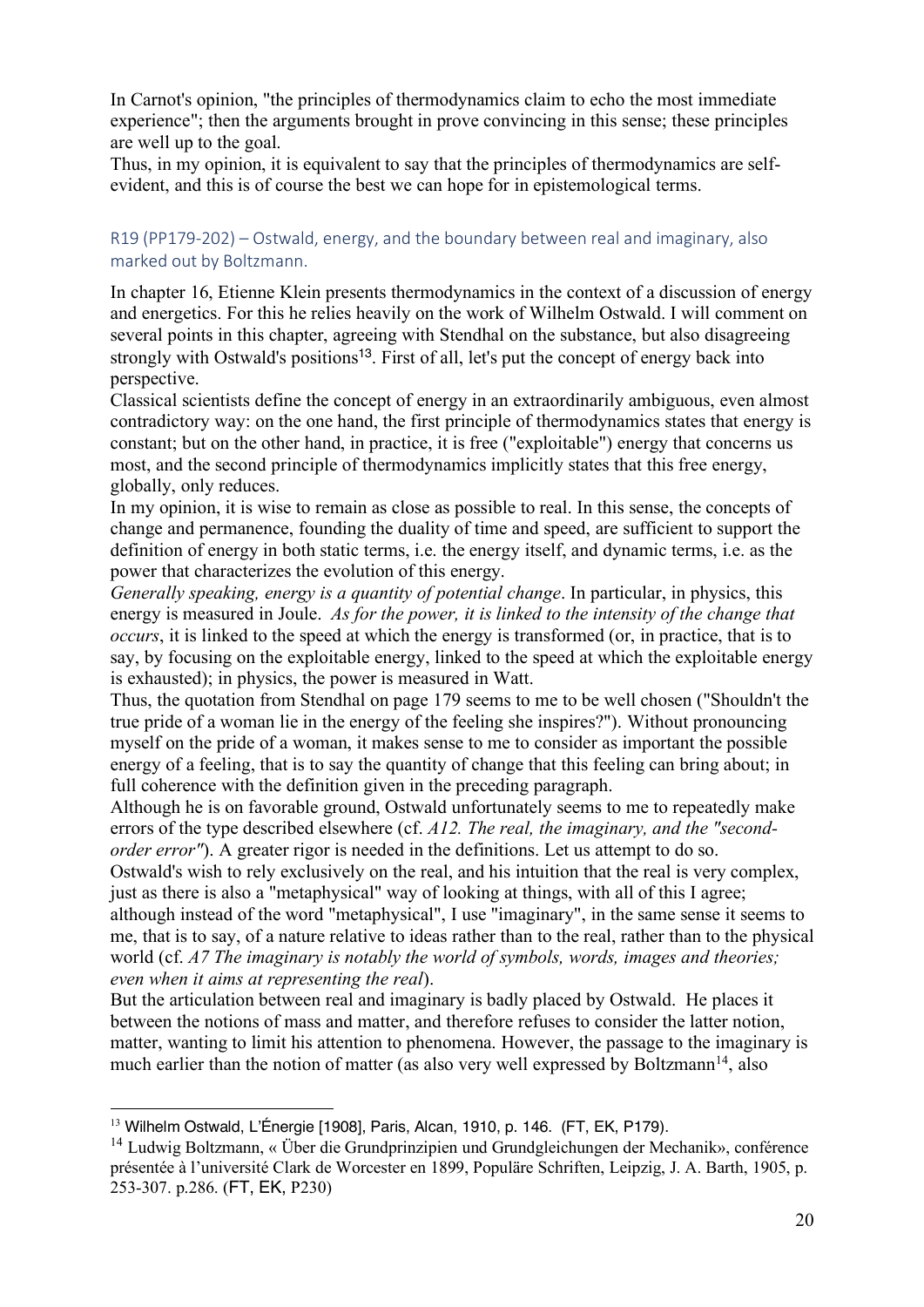abundantly quoted in EK's book; see in particular pages 190,192,199, 229-230). This articulation, or to be even clearer, this frontier between the real and the imaginary is immediately between the physical world and the most elementary of concepts, any concept even simpler than weight, volume, mass or even all of Newton's mechanics, which Ostwald classifies as for him in the real. And in his view of the real, although he rejects matter as not real, he adds to the real imaginary concepts that are even more abstract, such as energy, which he sees even in biology (which implies notions of values and tropism, not to say intentionality), and even in sociology (which implies the notion of the collective, transcendent to the individual).

If Newton's theories are not suitable for the atomic scale, it is not that they are not true, i.e. that they do not correspond to reality, but that they are not good in this context. The priority parameter for adopting a theory is not that it is true (this is anyway possible, at most, only in an infinitesimal way), but that it is good, i.e. appropriate for the current goals. Thus, for example, one will not necessarily call upon the theory of relativity to establish the time of the 100 meters in athletics.

Although formulated differently, in a more global way, this view of what is a true theory is quite compatible with that of Pierre Durhem<sup>15</sup>, which is quoted by EK on p. 185.

# R20 (P203) Boltzmann the misunderstood.

In chapter 19, Etienne Klein reports how much Boltzmann felt misunderstood<sup>16</sup>. And in my opinion, this example is very important. Boltzmann made extremely significant scientific and philosophical contributions, and yet he did not receive the recognition that might have been due to him during his lifetime. My experience is also that beyond a good exploration of the world and the acquisition of knowledge at the individual level, which are already great challenges, the dissemination of possible new results to the social body is still a formidable step!

#### R21 (P235-236) A good synthesis!

At the end of chapter 21, Etienne Klein, relying mainly on Boltzmann's work, gives an excellent synthesis of the necessary complementarity to be found between real and imaginary in order to advance in science.

The real is important but complex, and, given the parsimony of the means, many mysteries remain. To overcome this, life succeeds by betting on the imaginary to found the expected certainties.

In science, it is fundamentally a question of knowledge, and in particular of creating in the imagination a mirror model of the real world. This generalizes, in a way, virtually to the whole of nature, the ancient and close links binding the notions of "nascency" (etymology e.g. nascor) and "knowledge" (etymology e.g. nosco): for the child coming into the world, traditionally already, filiation was established less on the basis of the real link to the mother, concretized by the placenta (cf. nascor), than on the basis of the imaginary link to the father, founded on the latter's recognition of the child (cf. nosco).

# R22 (P257) By way of conclusion

After about twenty chapters rich in references and various considerations, very stimulating for my curiosity, the book ends a little abruptly devoting its last tens of pages to the pretext of justifying by advanced physical theories the "arrow of time", i.e. the irreversibility of physical

<sup>&</sup>lt;sup>15</sup> Pierre Duhem, La Théorie physique : son objet, sa structure [1914], Paris, Vrin, 1981, p. 26. (FT, EK, P185).

<sup>&</sup>lt;sup>16</sup> Ludwig Boltzmann, Lecons sur la théorie du Paris, Gauthier-Villars, 1905, t. II, préface, P. VII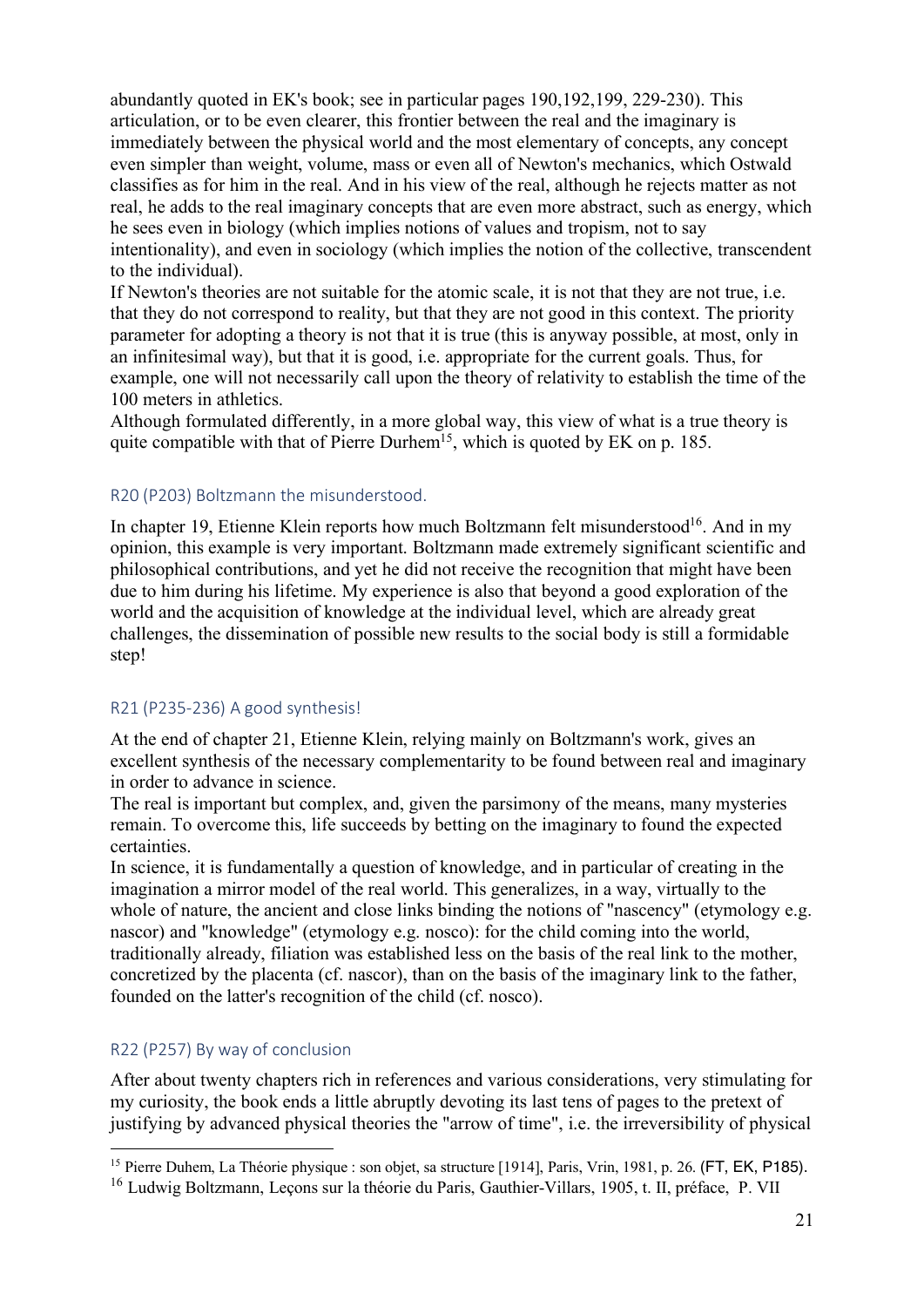phenomena, without really concluding. As for my own vision of time, it was able to go through the reading of the book without being affected, on the other hand my field of attention widened, in particular to consider the problem of causality and to clarify my understanding of energy. These two notions, causality and energy, are intimately linked to the notion of change, that is to say to the concept of time in the dual sense that I propose, of permanence and change.

Time is a matter of the imaginary and gives an account of more or less permanent or changing aspects in the observation of real. In the strict sense, time characterizes permanence, and uses for that as unit the second. In the broad sense, time covers the permanence-change duality, where change is characterized in particular by speed, which is the inverse of time; change (of an auxiliary element) typically constitutes a means of measurement for permanence (of a considered state).

Causality is a logical link between the origin of a change (the cause) and what this change produces (the effect). In fact, it is the detour of the causal link via the imaginary world, of which the living is notably capable, which finally brings to the real, the effects of freedom and, in a word, existence.

Generally speaking, the interesting energy is in practice mainly the free energy, the exploitable energy, that is to say a quantity of potential change. In physics, this energy is measured in Joules. But, and this is an immeasurable weakness of the book, physics is only concerned with the real. Energy however can also be imaginary, like the causal link via its reasons, like Stendhal's feelings (cf. 179), or even like the nature of time itself! And in the imaginary, the laws of nature no longer apply! Only the arbitrary laws that the free cognitive agent wants to give himself remain.

# Appendix A – In short, my opinion on time

Time is only an idea, and is therefore a matter of the imagination, and translates what the experience of real teaches us in terms of permanence and change, in coherence with our culture.

These two lines are quite short and deserve to be developed in a larger context, as follows.

# A1. Much more than science, life.

I am interested in more than science, I am interested in life. And for this, 4 pillars, or in other words, a prism with 4 colors, seem useful to me: the real ("blue"), the imaginary ("green"), the values ("red"), and finally the collective ("silver-gray").

# A2. The real "is".

The real "is". That is to say, in a very redundant way, the real is everything; it is what is, and everything that seems to us to exist. The real is the physical, material, corporeal, practical, or objective world, among other synonymous qualities, varying according to the authors and the jargons considered.

To say anything about the real is a matter of the imaginary, beginning with the first three words of the preceding paragraph. To know the real, one must confront it directly. Hence the importance of exploration, experimentation, laboratories, museums, travel, etc.

# A3. The imaginary in itself "is not".

The imaginary in itself "is not", although it is very often useful and requires an infrastructure in the real, and its object is mainly the real. The imaginary is the world of ideas, of thought, of reason, of models, of representations, of logos, of language, of theories, of the spiritual, of the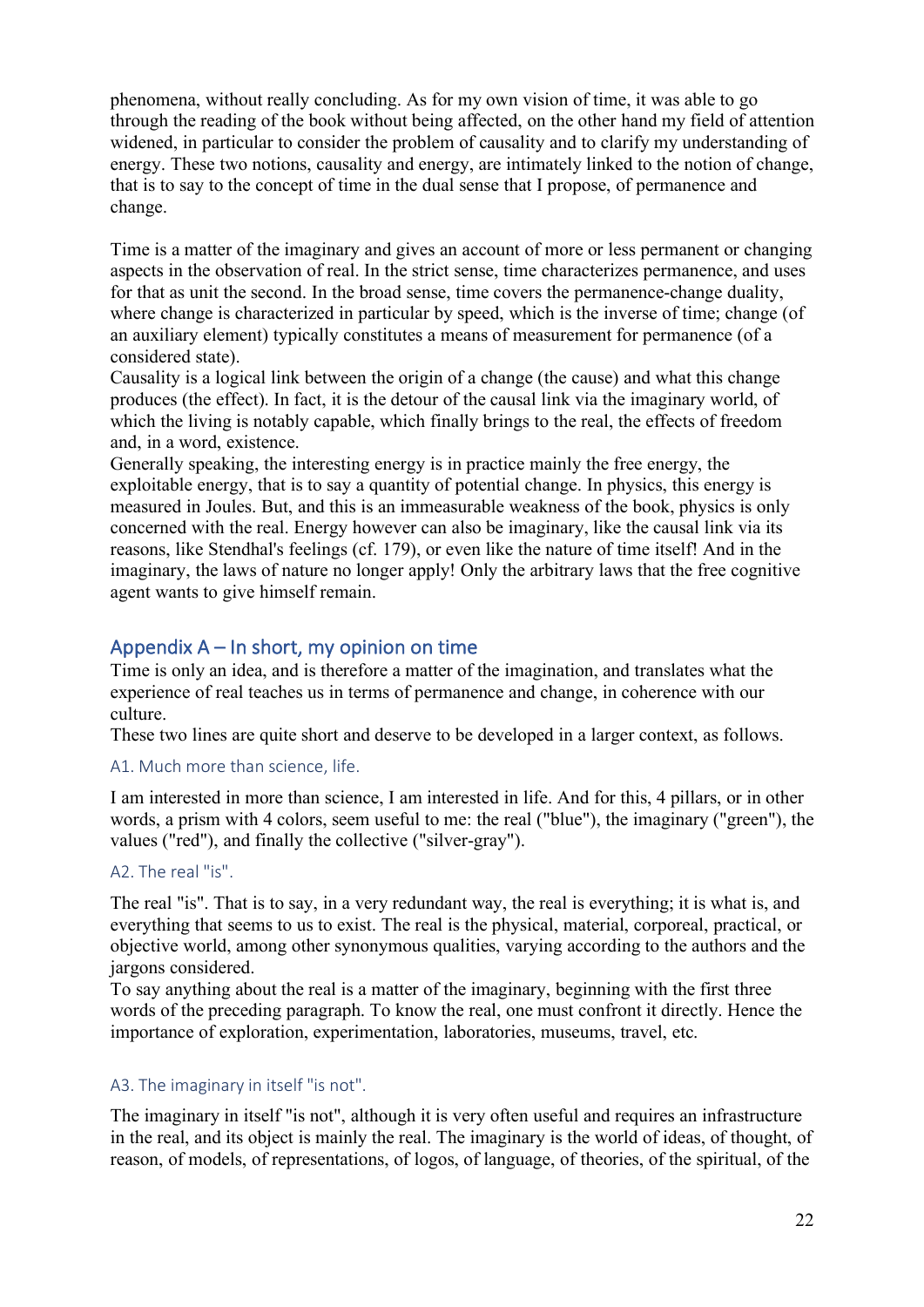digital, of the virtual, or of the subjective, among other synonymous qualities, varying according to the authors and the jargons considered.

"Not being", the imaginary has no other law than those it gives to itself, its own laws. And the first one it sets for itself, typically, is to be logical, i.e. that its propositions form a coherent whole. This is typically the domain of the " right " (in the sense of correctness, and not of justice).

# A4. Values denote priority goals.

Values denote priority goals and are at the center of intentionality. They distinguish the opportunities from the threats that the real presents, and thus make it possible to steer the imaginary. This is the domain of the "good".

A5. The collective makes it possible to transcend the individual.

The collective allows to transcend the individual. The formation of a group allows performances impossible at the level of the isolated individual. It is the domain of "all together".

A6. The real underlies in particular the traces and the memory.

The real underlies the traces and the memory. Everything happens as if the real followed immutable laws, over which we have no power, but conversely, on which we can count.

A7. The imaginary is notably the world of symbols, words, images and theories; even when it aims to represent the real.

The imaginary is notably the world of symbols, words, images and theories; even when it aims at representing the real.

The first role of the imaginary is to represent the real. To the point that often, many confuse the two worlds. This is, by definition, the domain of the "true", when what is correct in the imaginary corresponds to the real.

In this modeling operation, several aspects deserve our priority attention: complexity of the real, limit of available resources, pragmatism of the modeling, and grouping of resources. *Complexity of the real*. The real is infinitely complex, and an infinitesimal part of it is perceptible to us.

Here are some examples. The old maps of geography explicitly included areas of unknown land (Terra incognita); or today in a similar way physicists tell us about a major quantity of "dark matter" of which they say at the same time they are not sure of the existence.

The average human being is not an advanced scientist, and he is quite embarrassed to determine where his possible headaches come from, or whether his shoulder pain is a sign of a heart problem.

And finally, the back cover of EK's book unsurprisingly ends, halfway down the page, with six open-ended questions.

*Limit of available resources*. Imagination requires a very real infrastructure (cognitive engine, memory, physical energy), and this infrastructure is therefore subject to immutable laws; in practice, this irremediably limits the ambitions that imagination could have.

*Pragmatism of the modeling*. Given the two previous aspects, the complexity of the real (first pillar, "blue color") and the limit of the infrastructure underpinning the imaginary (second pillar, "green color"), it is useful to consider here our other fundamentals, values (third pillar, "red color") and collective (fourth pillar, "silver-gray color"; see next point, " *Regrouping of resources*").

The values allow us to focus our attention on the goals; the goals to be considered in the moment, the priority goals. From then on, experience shows that the imaginary has its chances, even without great resources, even in the face of the immensity of the real.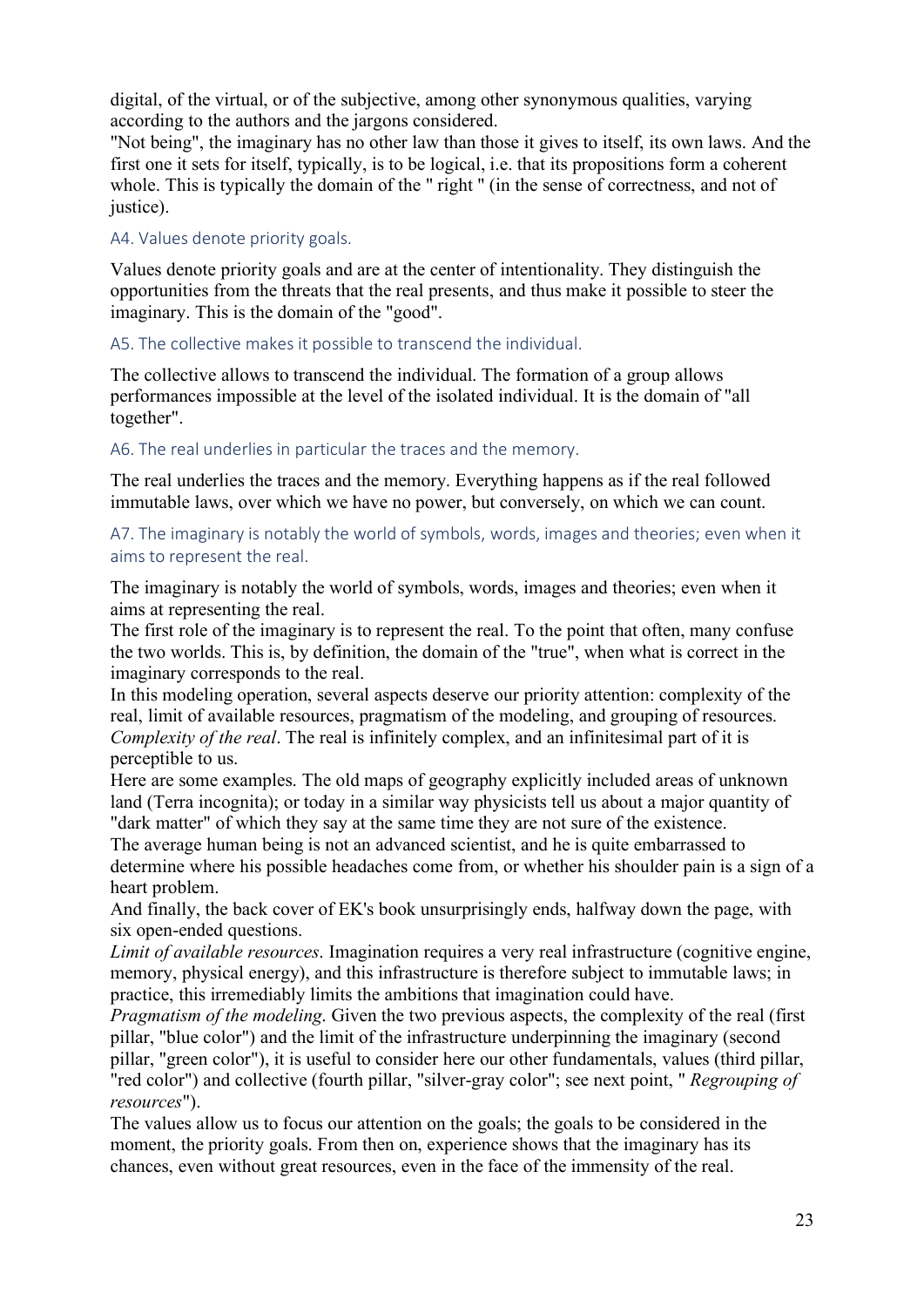In the name of the goal, the representation can be satisfied, while being light. This is Ockham's principle; if it also allows to reach the goal, a simpler model is a better model. The corollary is that truth is always partial, and at best, that it corresponds to a specific goal, i.e. that this truth is fully established in the singular context of this goal, in that infinitesimal part of the real which must then be taken into account to succeed in reaching the goal. This is the case, for example, of the view I propose for cognition and life (in four "colors", to live better).

Closer to the theme of the book, this is also true of Newtonian mechanics, of each of the corpuscular, wave, or quantum models of light, or of the "half-experiments" of Goethe and Boltzmann.

To come back to simple examples, the ratio of the circumference of a circle to its diameter can, depending on the application, be 3, 3.14, 3.1416, or require even more of the infinite number of decimals of the number Pi. Or the same apple can show its green side or its red side to two different observers. The often-quoted example (it is a Hindu tale) of the elephant perceived in a different way according to its local characteristics (ear, trunk, legs, etc.), on a tactile basis, by blind people, is of the same kind; but this time the example underlines the dangers of an erroneous extrapolation from a context where the local description is rather true to another context, global, where it is no longer true at all.

*Grouping of resources*. The limit in terms of the quantity of resources available to support the imaginary (as well as the eventual action that might follow) becomes all the more remote the more individuals group together. This is the principle of the collective. This explains in particular the interest not only in accumulating resources in the real world, but also in developing a common culture in the imaginary world, starting with techniques of communication and preservation of what has been learned.

### A8. The challenge of definition

The definition of a concept is a special case of modeling. In view of its importance, here are several elements for reflection.

*Purely imaginary*. In the purely imaginary world, a definition does not generally pose a great problem and it typically takes place by stating the particular feature (supposedly known) that makes the term to be defined specific, in relation to a more general concept (also supposedly known). For example: a chair is a seat with a backrest. This is naturally understood by those who know what a seat and a backrest are; and it is even better understood by those who already know what a chair is!

*From the real to the imaginary*. However, to pass from the real to the imaginary, nothing can replace direct experience: Here is a chair! Because the real is infinitely complex. In his book, EK quotes on p. 230 Boltzmann who sees this type of abstraction in an even more constraining way: "from multiple facts of experience".

*Communication relative to the real*. Therefore, if it is a question of the real, defining or communicating a concept is a real challenge and typically amounts to transmitting a word (e.g. "chair"), counting on the recipient to use this word as a hook, aiming to catch in oneself, i.e. in the recipient's own experience, what the sender wanted to signify.

#### A9. Probability, aka uncertainty and information

The human being, faced with the real, seems first of all, at the baby stage, to form a notion of probability. This can undoubtedly be generalized to the whole biological world. A notion of probability is for example also implicit in Pavlov's reflex.

The capacity to estimate probability being operational, permanence can be distinguished from change and one is ready to perceive time.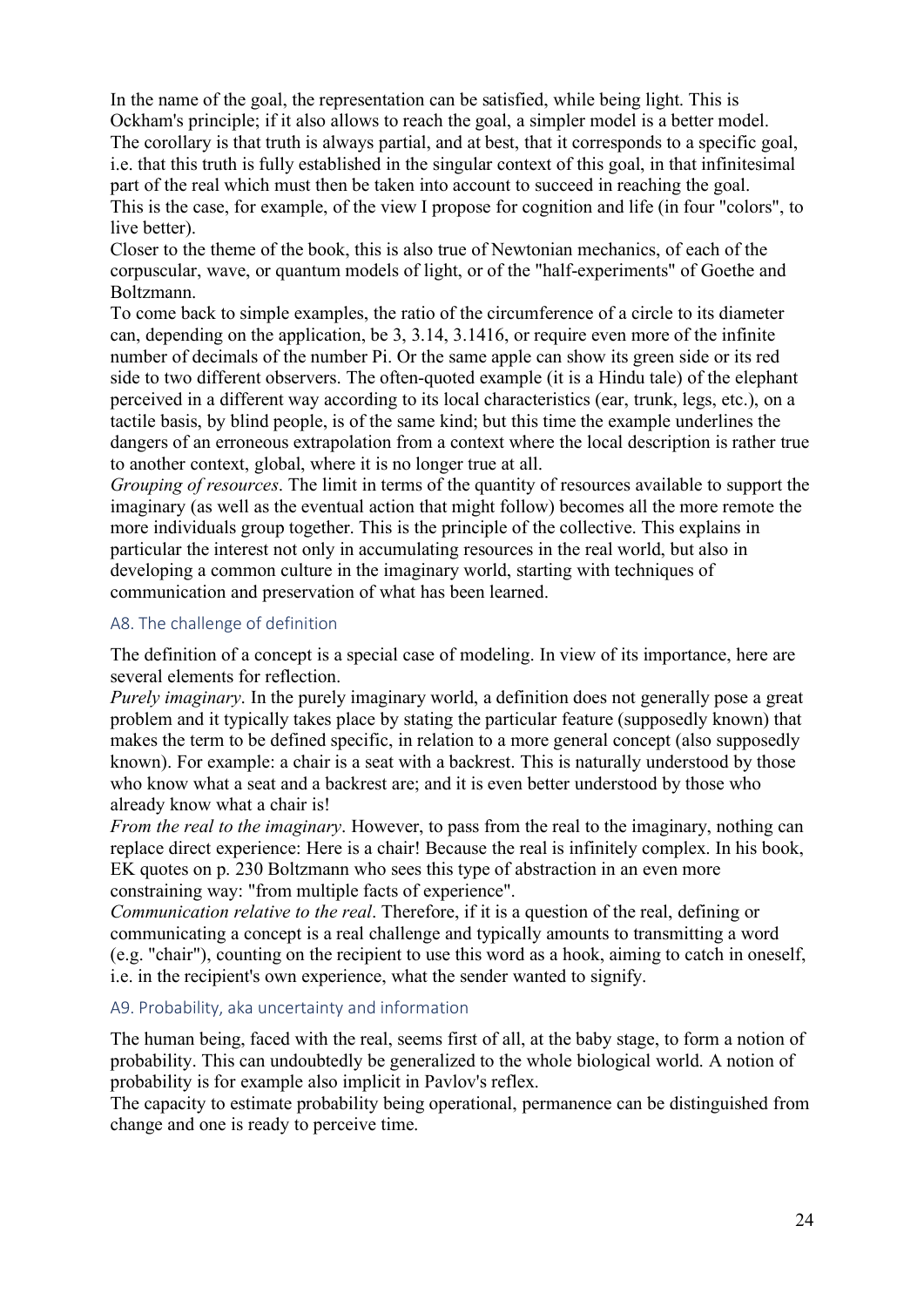Let us note by the way that once the probability is known, the quantities of uncertainty and information are derived from it by a simple transformation, a simple mathematical operation, without intervention of any other quantity.

#### A10. Time, aka permanence and change

For the observer of the real, it is obvious that some things are rather permanent while others are rather changing.

This is the essence of the concept of time, which is of course imaginary.

Time in the strict sense describes in quantitative terms permanence, and its unit of measurement is the second.

And change is characterized by its speed, which is the inverse of time, its unit being derived from this same second by the inverse function.

In practice, the length of a permanence, its duration, is measured by changes: the flow of an hourglass, a diurnal cycle, etc.

The intimate relation between permanence and change, the inverse function that links them, leads to a duality. And in the broadest sense, time also precisely describes this duality, thus integrating a notion of change to its fundamental permanence.

#### A11. Comparison by marked masses

Estimating probability and change seems to involve some comparison between two different states. Making this comparison seems to be done in a way analogous to an ordinary two-pan balance, which would be dynamic.

In the case of the balance, as everyone knows, the load on one side must be balanced on the other side of a central pivot, by a beam supporting the appropriate range of standard weights, a combination of marked masses, judiciously selected from a set of decreasing weights. In a more abstract way, at the cognitive level, in our imaginary, the load on one side would be notably here for us the direct perception of the real, including traces and memories, and the operation then consists in making it correspond to an appropriate range of predefined elements, already known, easily reproduced by our imaginary.

The scale would be dynamic here, in the sense that once weighed, the load could now be marked in its turn, and added to the pre-existing marked masses, in view of future accelerated weighings. This is exactly the principle of operation of the LZW (Lempel-Ziv-Welch) information compression coding<sup>17</sup> mode.

There are many examples that support this view. Here is one of them. In psychology, the Rorschach test allows, with the help of random ink blots, rich in variety of forms, presented to a person, to lead this person to express the dominant elements populating his or her imaginary. In a similar way, and probably easier to understand, the same shock of a hammer on metal, for any number of bells, will lead each bell to resonate according to its own frequencies (cf. marked masses of the scale).

# A12. The real, the imaginary, and the "error of order 2".

It is no doubt evident to everyone that there is a real world on the one hand, and on the other, innumerable conceptions of another world, of the imaginary. Nevertheless, at least two types of error are common in this respect; the first consists in mistaking one world for the other; the second consists in applying to one world the properties that are specifically those of the other. It is this second type of error that we refer to here as the second-order error.

The error that seems to me to be fundamental and common is to distinguish badly between the real and the imaginary in a given case. For example, a dictionary is essentially imaginary. A

 <sup>17</sup> Welch, T. A. « A technique for high-performance data compression», *Computer*, vol. 17, p. 8-19, June 1984.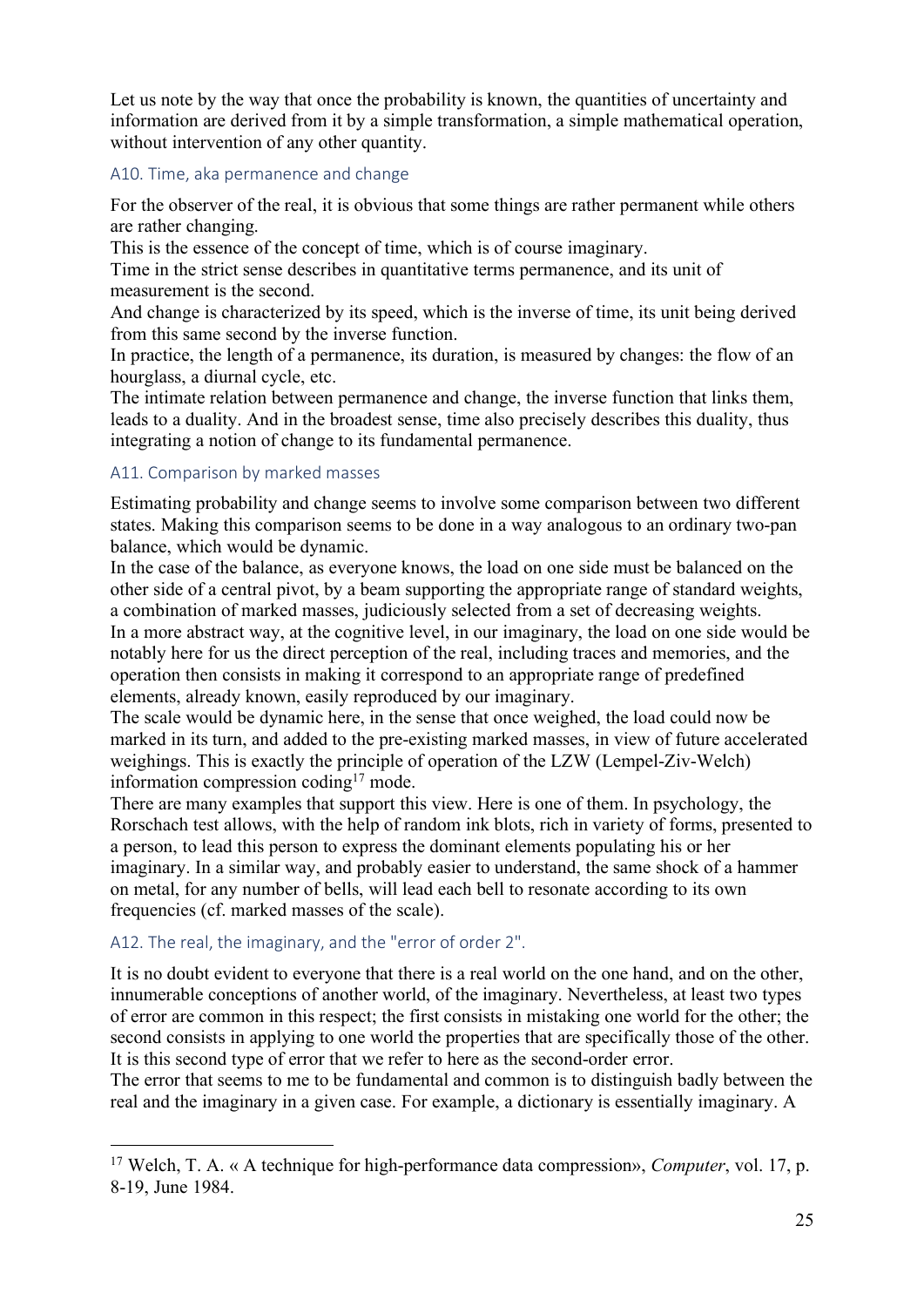paper dictionary is real in the sense that it can be burned to make a fire, or that it is a practical memory for fixing ink to. But even though its vocation is to describe the real, a dictionary is essentially imaginary: for example, the cow that the dictionary describes is only a "typical" representation, shared in a given cultural context, and does not exist as such in reality. Even a possible photo could only recall the appearance of a long dead cow.

At this point it is worth recalling two important characteristics, which entail strong constraints on the imaginary world:

- the relative poverty or the necessary economy of real means, at the level of the infrastructure required for the imaginary to unfold, always force, on the one hand, to concentrate these means towards a very particular, singular goal, a priority at a given moment, as well as, on the other hand, to simplify the representations as much as this single goal allows it.
- unlike reality, the imaginary imposes no law of its own in its world, and can accept the most arbitrary conceptions.

The error of order two designates here the confusion resulting from the taking into account of properties which do not correspond to the nature of the world concerned: ignoring the inviolable laws and the complexity of the real when one wrongly believes that one is dealing with the imaginary and that it is in fact the real; or conversely supposing the existence of inviolable laws and the exhaustiveness of representations when one wrongly believes that one is dealing with the real and that it is in fact the imaginary.

# Appendix B. Notes to the first passage, order of drafting

While we have the gist here, Appendix B is available elsewhere, in a more complete version of the document, including intermediate developments of the text.

# Appendix C. Table of Contents

| R3 (P22) – Not moving, sitting in one's boat, and yet knowing that one is mobile5 |  |
|-----------------------------------------------------------------------------------|--|
|                                                                                   |  |
|                                                                                   |  |
|                                                                                   |  |
|                                                                                   |  |
| R8 (P33-65) – Block universe and presentism? Time is a matter of the imaginary 8  |  |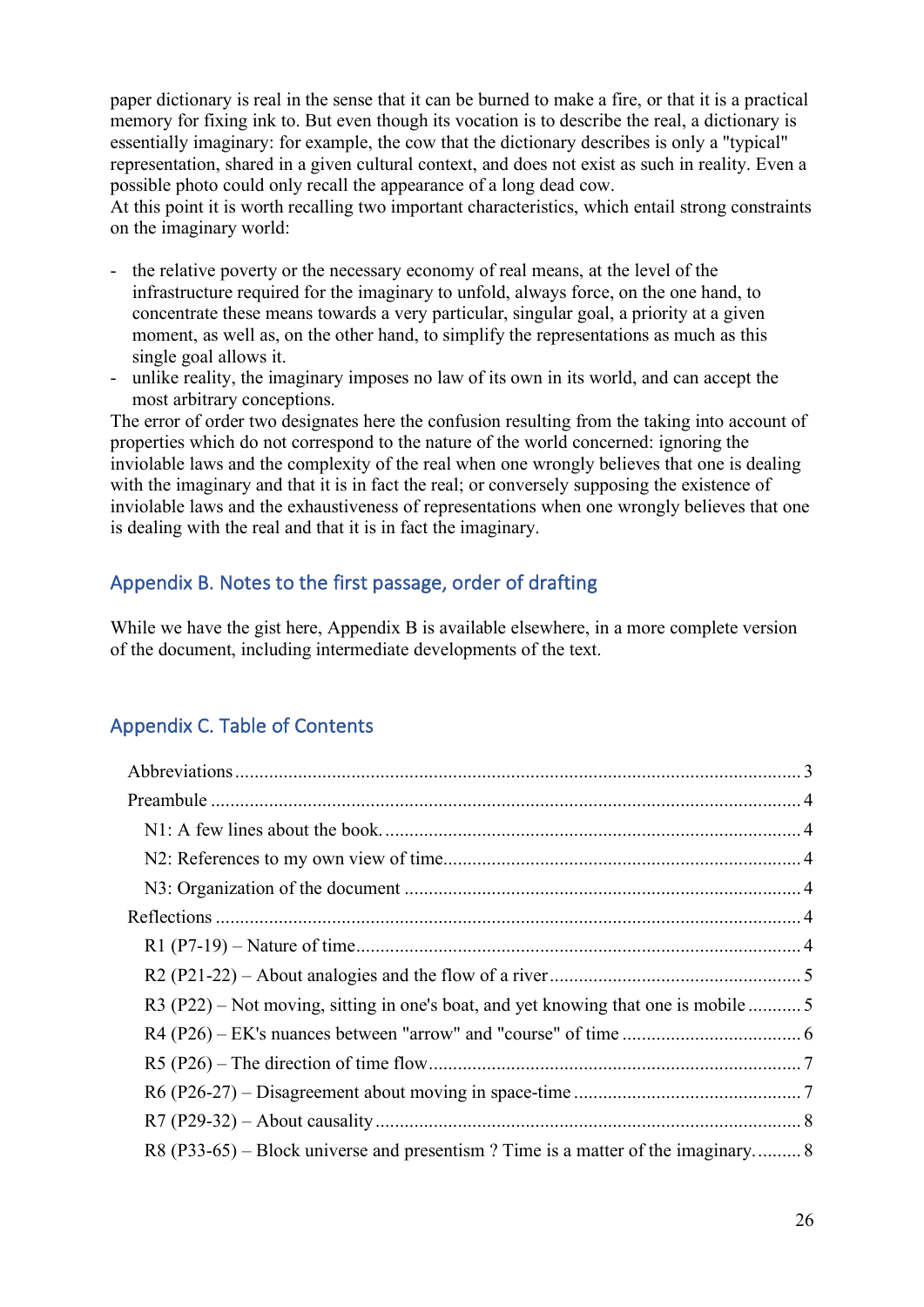| R9 – Additional inspired remarks about the real and the present: the instant and the    |  |
|-----------------------------------------------------------------------------------------|--|
| R10 (P67) - A beautiful quotation from Valéry answers a question which would be         |  |
| R11 (P72) – Even refocused on the present, the question of being remains mysterious and |  |
|                                                                                         |  |
| R13 (P83-94) – Where does our presence in the present moment come from? 12              |  |
|                                                                                         |  |
|                                                                                         |  |
|                                                                                         |  |
|                                                                                         |  |
|                                                                                         |  |
| R19 (PP179-202) – Ostwald, energy, and the boundary between real and imaginary, also    |  |
|                                                                                         |  |
|                                                                                         |  |
|                                                                                         |  |
|                                                                                         |  |
|                                                                                         |  |
|                                                                                         |  |
|                                                                                         |  |
|                                                                                         |  |
|                                                                                         |  |
|                                                                                         |  |
| A7. The imaginary is notably the world of symbols, words, images and theories; even     |  |
|                                                                                         |  |
|                                                                                         |  |
|                                                                                         |  |
|                                                                                         |  |
|                                                                                         |  |
|                                                                                         |  |
|                                                                                         |  |

C.-N., JDD, 18 janvier 2022 ... 17 avril 2022.